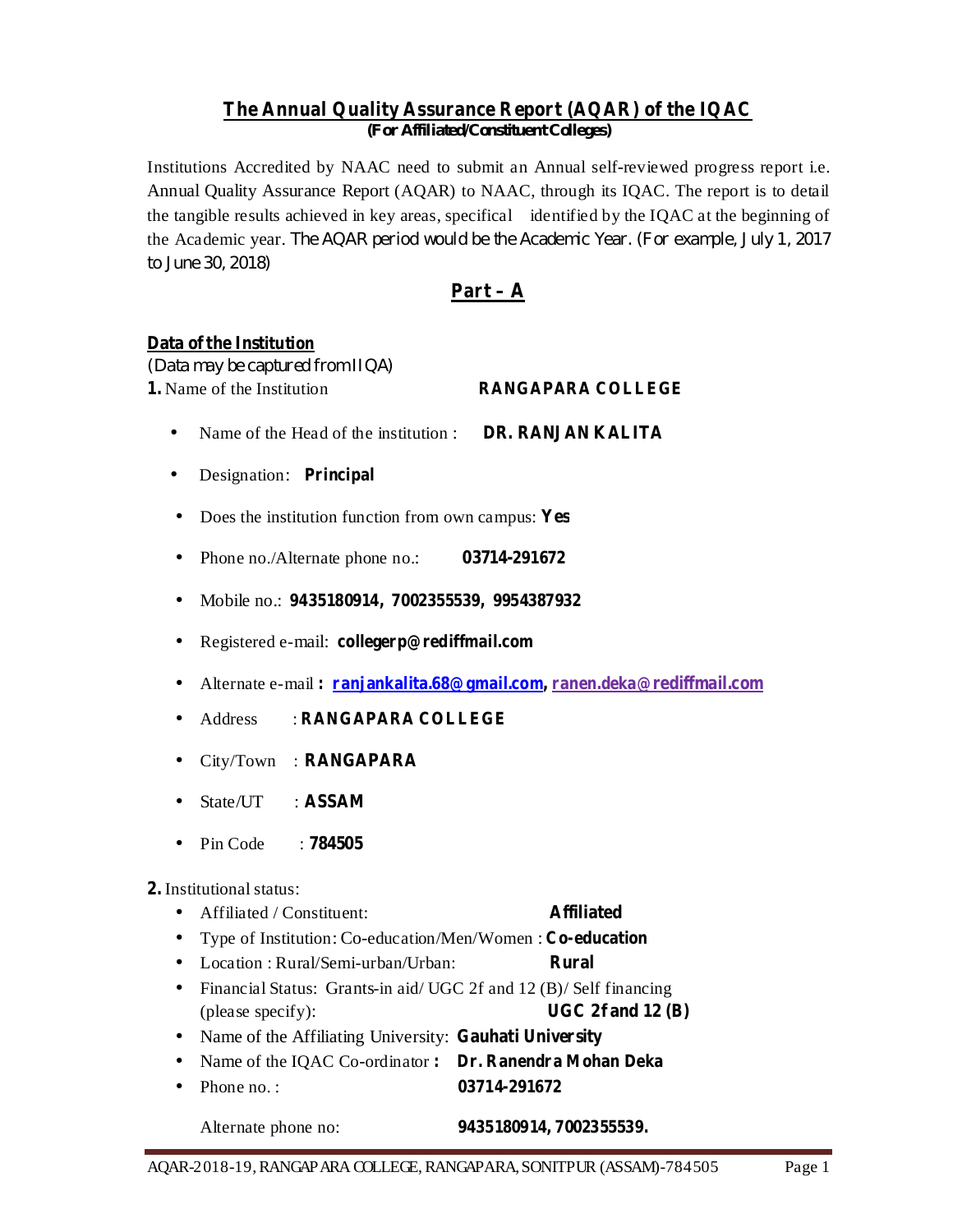- Mobile: **9678046727**
- IQAC e-mail address: **collegerp@rediffmail.com**
- Alternate Email address: ranjankalita.68@gmail.com, ranen.deka@rediffmail.com

Website address: www.rangaparacollege.com **3.**

Web-link of the AQAR: (Previous Academic Year): **2017-18**

Weblink: http://rangaparacollege.com/uploads/iqac/AQAR\_2017\_18.PDF

Whether Academic Calendar prepared during the year? **4. Yes**

Yes/No....., if yes, whether it is uploaded in the Institutional website: **Yes**

Weblink: http://rangaparacollege.com/uploads/iqac/2018\_19.PDF

http://rangaparacollege.com/uploads/iqac/2019\_20.PDF

Accreditation Details: **5.**

| Cycle                | Grade       | <b>CGPA</b> | Year of Accreditation | <b>Validity Period</b>           |
|----------------------|-------------|-------------|-----------------------|----------------------------------|
| 1 <sup>st</sup>      | ${\bf R}^+$ | 78.00       | 2004                  | From: 04/11/2004 to:03/11/2009   |
| $\gamma$ nd          |             | 2.18        | 2011                  | from:30/11/2011 to: $29/11/2016$ |
| $2^{\text{rd}}$      |             |             |                       | from:<br>to:                     |
| ∕1 <sup>th</sup>     |             |             |                       | from:<br>to:                     |
| $\leq$ <sup>th</sup> |             |             |                       | from:<br>to:                     |

6. Date of Establishment of IQAC:

**29-09-2004**

7 Internal Quality Assurance System **.**

| 7.1 Quality initiatives by IQAC during the year for promoting quality culture |                                      |                            |  |  |  |  |  |  |  |
|-------------------------------------------------------------------------------|--------------------------------------|----------------------------|--|--|--|--|--|--|--|
| Item /Title of the quality initiative by                                      |                                      | Number of                  |  |  |  |  |  |  |  |
| <b>IOAC</b>                                                                   | Date & duration                      | participants/beneficiaries |  |  |  |  |  |  |  |
| Regular meeting of the IQAC                                                   | $02 - 09 - 2018$ ,<br>$01-08-2018$ , |                            |  |  |  |  |  |  |  |
|                                                                               | 26-03-2019<br>31-12-2018,            | All stake holders          |  |  |  |  |  |  |  |
| <b>Participation in NAAC Sponsored</b>                                        | 01-02-2019 to 02-02-2019             |                            |  |  |  |  |  |  |  |
| <b>Workshops organised for New</b>                                            | 20-11-2018                           | All stake holders          |  |  |  |  |  |  |  |
| <b>Method of Assessment and</b>                                               | 24-11-2018                           |                            |  |  |  |  |  |  |  |
| <b>Accreditation</b>                                                          | 24-05-2019                           |                            |  |  |  |  |  |  |  |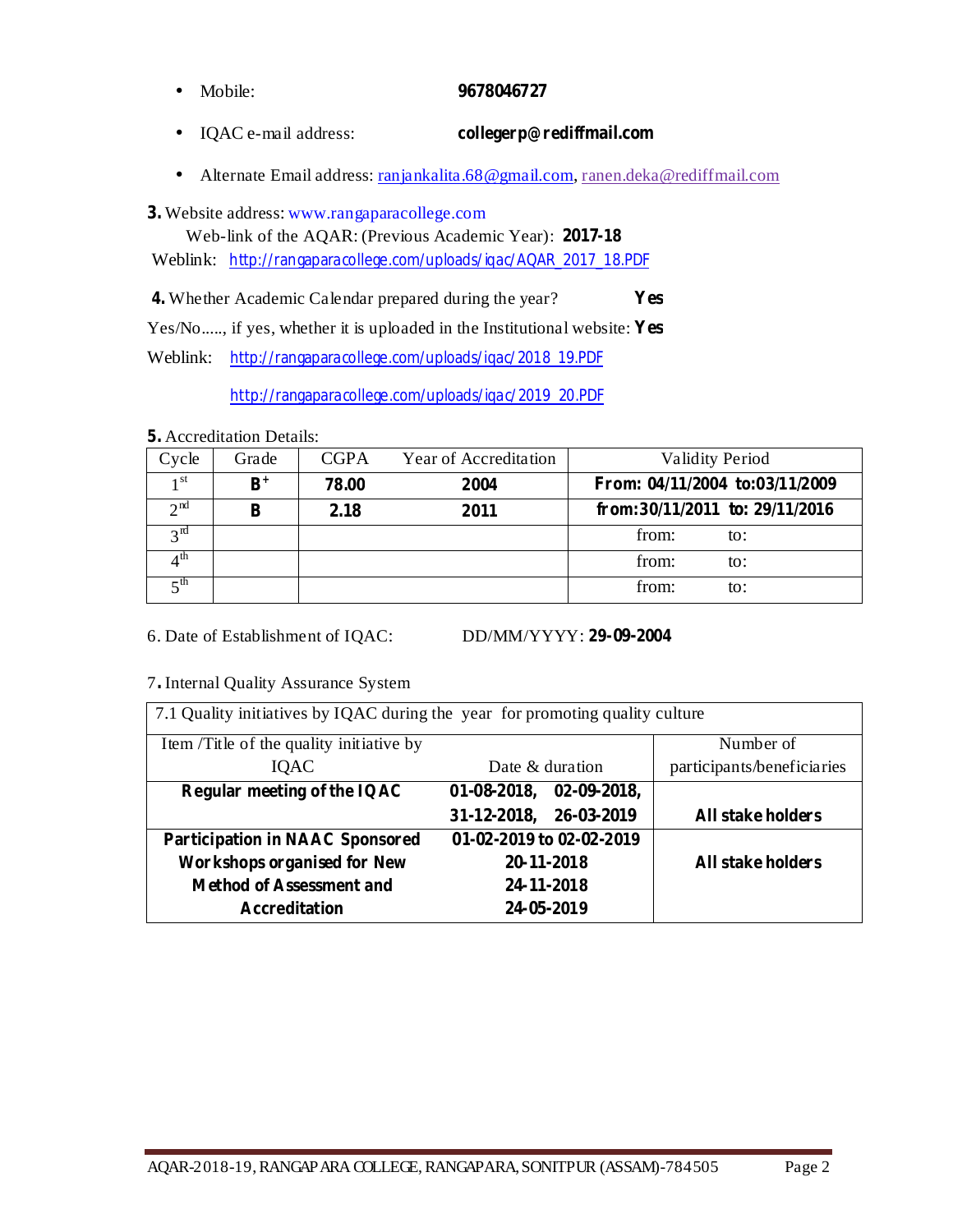# *Note: Some Quality Assurance initiatives of the institution are:*

- *(Indicative list)*
- *Regular meeting of Internal Quality Assurance Cell (IQAC); timely submission of Annual Quality Assurance Report (AQAR) to NAAC; Feedback from all stakeholders collected, analysed and used for improvements*
- *Academic Administrative Audit (AAA) conducted and its follow up action*
- *Participation in NIRF*
- *ISO Certification*
- *NBA etc.*
- *Any other Quality Audit*

#### **8.** Provide the list of funds by Central/ State Government-UGC/CSIR/DST/DBT/ICMR/TEQIP/World Bank/CPE of UGC etc.

| Institution/       | Scheme                | Funding           | Year of award with | Amount         |  |
|--------------------|-----------------------|-------------------|--------------------|----------------|--|
| Department/Faculty |                       | agency            | duration           |                |  |
| Rangapara College  | <b>Free admission</b> | <b>State Gove</b> | 2018-19            | 45, 40, 909.00 |  |
|                    | fee                   |                   |                    |                |  |
|                    | reimbursement         |                   |                    |                |  |
| Rangapara College  | <b>Infrastructure</b> | <b>RUSA</b>       | 2018-19            | 50, 00, 000.00 |  |
|                    | Devt. Grant           |                   |                    |                |  |
| Rangapara College  | <b>Infrastructure</b> | <b>MP LAD</b>     | 2018-19            | 15, 00, 000.00 |  |
|                    | Devt. Grant           | <b>FUND</b>       |                    |                |  |

**9. Yes** Whether composition of IQAC as per latest NAAC guidelines: Yes/No:

\*upload latest notification of formation of IQAC

Weblink: http://rangaparacollege.com/uploads/iqac/IQAC\_Committee.PDF

**10. 4** No. of IQAC meetings held during the year:

The minutes of IQAC meeting and compliance to the deci ions have been uploaded on the institutional website…….

Yes/No:

(Please upload, minutes of meetings and action taken report)

Weblink: http://rangaparacollege.com/uploads/iqac/Minutes.PDF.

**11.** Whether IQAC received funding from any of the funding agency to support its No **v** activities during the year? Yes

If yes, mention the amount: Year:

**12.** Significant contributions made by IQAC during the current year (maximum five bullets)

\*Organised programme on "Govt Certification & Employment Opportunities" in collaboration with Assam Skill Development Mission on 28-08-2018.

\*Organised a motivational programme-"Key to Success" for the UG students on 24-09-18.

**Yes**

\*Organised an Outreach Programme in collaboration with Tezpur University on 17-11-18

\*Organised seminar on "Reflection of Tea Tribes in Assamese Novels" on 11-03-2019.

\*Organised workshop on CBCS on 01-06-2019.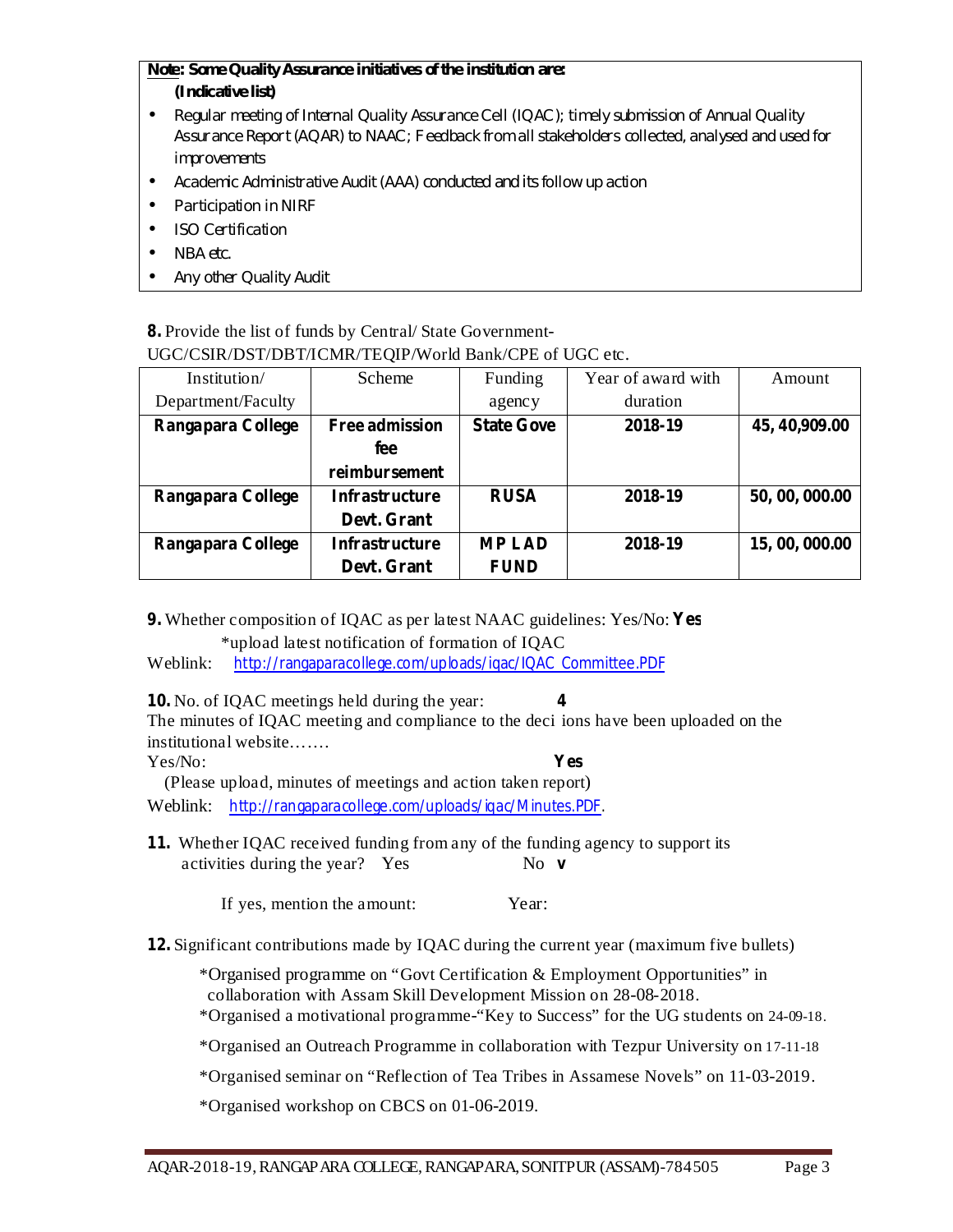**13.** Plan of action chalked out by the IQAC in the beginning of the Academic year towards Quality Enhancement and the outcome achieved by the end of the Academic year

| Plan of Action                                                                                                                                                         | Achievements/Outcomes                                                                                                                                                                                                                                                                                                                                                                                                                                                                                                                                                                                                                |
|------------------------------------------------------------------------------------------------------------------------------------------------------------------------|--------------------------------------------------------------------------------------------------------------------------------------------------------------------------------------------------------------------------------------------------------------------------------------------------------------------------------------------------------------------------------------------------------------------------------------------------------------------------------------------------------------------------------------------------------------------------------------------------------------------------------------|
| 1. To organise programmes on Career $\&$<br>Counselling.                                                                                                               | programme on "Changing Career<br>$\mathbf{A}$<br>1.<br>Opportunities" was held on 21-08-2018.<br>2. A programme on "Govt. Certification $\&$<br>Employment Opportunities" was held on 28-<br>08-2018.<br>3. Awareness Programme on "Nursing as a<br>Career" was held on 29-08-2018.                                                                                                                                                                                                                                                                                                                                                  |
| 2. To hold a workshop on CBCS.                                                                                                                                         | 1. A day long workshop on CBCS organised<br>on 01-06-2019                                                                                                                                                                                                                                                                                                                                                                                                                                                                                                                                                                            |
| 3. To organise Awareness Programme on Blood<br>Donation.                                                                                                               | 1. Awareness Programme on "Basic Blood"<br>& Voluntary Blood Donation"<br>Science<br>organised on 06-10-2018                                                                                                                                                                                                                                                                                                                                                                                                                                                                                                                         |
| 4. To organise Yoga Training Programme.                                                                                                                                | 1. A daylong Yoga Training Programme was<br>organised on 12-11-2018.                                                                                                                                                                                                                                                                                                                                                                                                                                                                                                                                                                 |
| 5. To organise outreach programmes.                                                                                                                                    | 1. Two Outreach Programmes were organised<br>in collaboration with Tezpur University &<br>Territorial Army(166 INF BN, TA)                                                                                                                                                                                                                                                                                                                                                                                                                                                                                                           |
| 6. National / International Day observance                                                                                                                             | 1. World Environment Day, International Yoga<br>Earth<br>Day, International<br>Mother<br>Day,<br>Language Day, Voters' Day etc.                                                                                                                                                                                                                                                                                                                                                                                                                                                                                                      |
| 7.To attend the various Workshop organised by<br>NAAC & other institutions on the subject New<br>$\&$<br>Procedure<br>of<br><b>NAAC</b><br>Assessment<br>Accreditation | including<br>faculties<br>the<br>$1.$ Two<br>IQAC<br>Coordinator attended the workshop organised<br>by NAAC at Gauhati University on $20th$<br>November, 2018.<br>faculties including the<br>Two<br>IQAC<br>Coordinator attended the workshop organised<br>by NAAC at Nowgong College, Nagaon on<br>24/11/2018<br>Three faculties including the IQAC<br>3.<br>Coordinator attended the workshop organised<br>by Chaiduar College, Gohpur on $1^{\text{st}}$ & $2^{\text{nd}}$<br>February, 2019<br>4. Six faculties of the college attended the<br>workshop organised by NAAC at THB<br>College, Jamugurihat, Sonitpur on 24/05/2019 |

**14. Yes** Whether the AQAR was placed before statutory body? Yes /No:

Date of meeting(s): **03-12-2019** Name of the Statutory body: Governing Body

**15.** Whether NAAC/or any other accredited body(s) visited IQAC or interacted with it to assess the functioning?

**Yes/No: No** Date:  $_{\_\_$  xx $_{\_\_}$ 

16. Whether institutional data submitted to AISHE: Yes/No: Yes

Year: **2019** Date of Submission: **01-03-2019**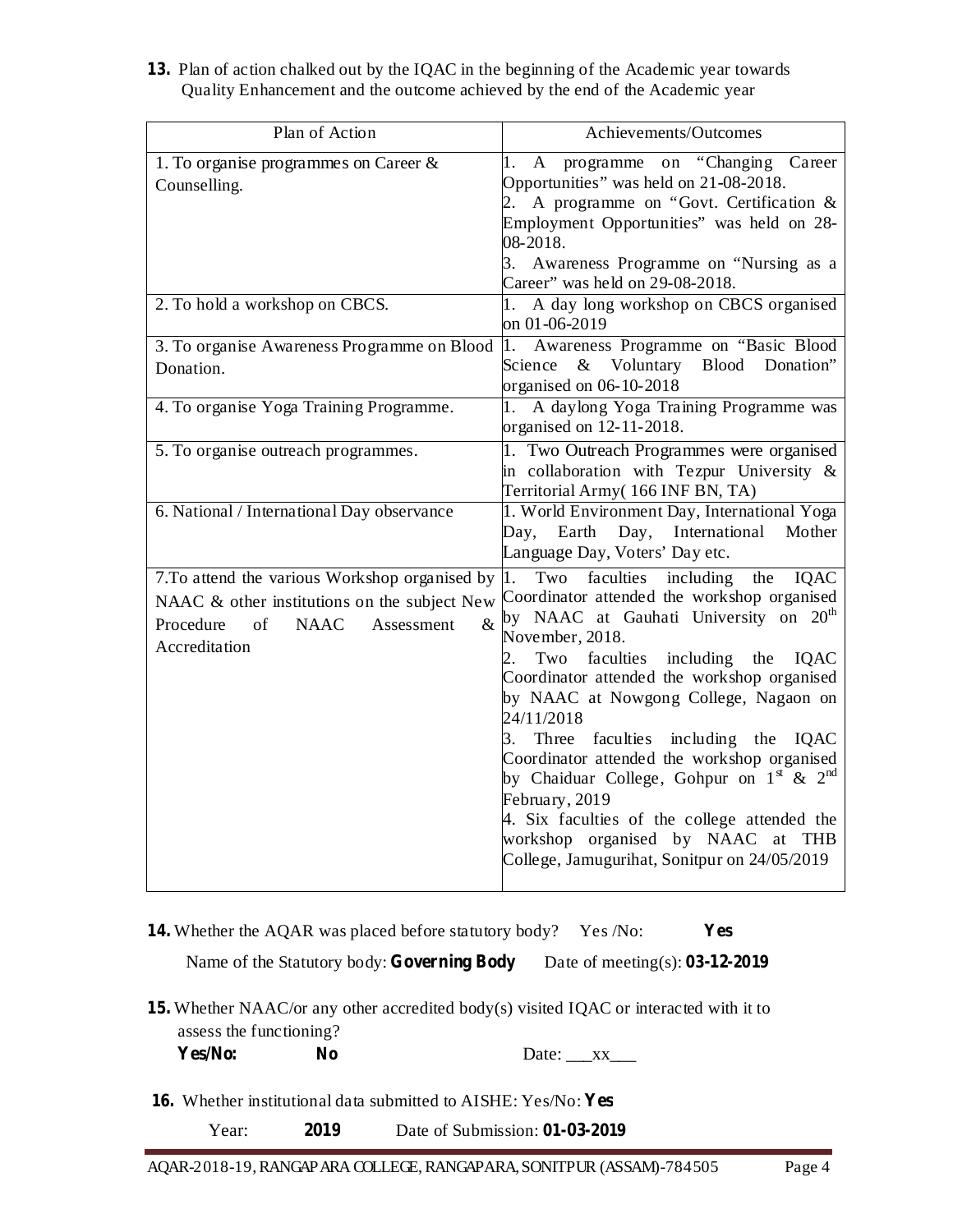**17.** Does the Institution have Management Information System?

#### **Yes, Partially**

If yes, give a brief description and a list of modules currently operational.

(Maximum 500 words)

Rangapara College has designed a Software with the help of a local firm to keep the records of the students. Presently, Student's admission is done both online and off line mode. Admission forms are uploaded in the college website & the same can be collected from the office of the college. The AISHE data and the Annual Report data are uploaded in the respective websites regularly. The internal marks feeding process are purely online as per the guidelines of the affiliating University. Similarly, all fees collected rom the students are remitted online. But the college has yet to start the process of recording feed ack from the students online. However, the system is under process & it is expected that the system will be fully functional by 2020.

# **PART-B**

## **CRITERION I – CURRICULAR ASPECTS**

### **1.1 Curriculum Planning and Implementation**

1.1.1 Institution has the mechanism for well planned curriculum delivery and documentation. Explain in 500 words Departmental meetings are held at the beginning of eve y academic session where detailed analysis of the topics to be taught are discussed  $\&$  then the topics included in the syllabus are distributed among the teachers. The authority prepares the Time Table for each academic session & the HoDs simply need to distribute the class allotments. The classes are held according to the central routine the teachers keep their records of classes in the Log Book / Teacher's Diary. The lecture notes are given to the students to prepare notes on a given topic and they are advised to visit the Central Library or the Departmental Library for references. Moreover, the Academic Committee advises the Head of the Departments to held Remedial/ Tutorial Classes for the slow learners on regular basis for their academic betterment. As per the Syllabi, Departmental Seminars, Group Discussions, workshop on ll Development etc. are organised at the Departmental level  $\&$  at the College level respectively. For ICT based classes, a proper planning is done to accommodate all the departments to take classes with ICT tools because the college possesses only 3 (Three) number of ICT enabled Classrooms. Besides, Rangapara College has also started Centre for Computer Education from the Academic Session 2018-19 to enable the ICT based learning more effectively. Google classroom is the teaching tool initiated by the teachers.

| Name of                                                                           | Name of    |  |                      | Date of introduction | focus on employability/                                      |           | Skill development    |                                        |  |
|-----------------------------------------------------------------------------------|------------|--|----------------------|----------------------|--------------------------------------------------------------|-----------|----------------------|----------------------------------------|--|
| the                                                                               | the        |  |                      | and duration         | entrepreneurship                                             |           |                      |                                        |  |
| Certificate                                                                       | Diploma    |  |                      |                      |                                                              |           |                      |                                        |  |
| Course                                                                            | Courses    |  |                      |                      |                                                              |           |                      |                                        |  |
| <b>DCA</b>                                                                        | <b>Nil</b> |  |                      | <b>Nil</b>           | <b>Nil</b>                                                   |           |                      | <b>Nil</b>                             |  |
| 1.2 Academic Flexibility                                                          |            |  |                      |                      |                                                              |           |                      |                                        |  |
| 1.2.1 New programmes/courses introduced during the Academic year                  |            |  |                      |                      |                                                              |           |                      |                                        |  |
| Programme with                                                                    |            |  | Date of Introduction |                      | Course with Code                                             |           | Date of Introduction |                                        |  |
| Code                                                                              |            |  |                      |                      |                                                              |           |                      |                                        |  |
| <b>Nil</b>                                                                        |            |  | <b>Nil</b>           |                      | Nil                                                          |           | Nil                  |                                        |  |
|                                                                                   |            |  |                      |                      | 1.2.2 Programmes in which Choice Based Credit System (CBCS)/ |           |                      | ctive course system implemented at the |  |
| affiliated Colleges (if applicable) during the Academic year.                     |            |  |                      |                      |                                                              |           |                      |                                        |  |
| Name of Programmes                                                                |            |  | UG                   | PG                   | Date of implementation of                                    | <b>UG</b> | PG                   |                                        |  |
| adopting CBCS                                                                     |            |  |                      |                      | CBCS / Elective Course System                                |           |                      |                                        |  |
| Nil<br>Nil                                                                        |            |  | <b>Nil</b>           | Nil                  |                                                              |           |                      |                                        |  |
| Already adopted (mention the year)                                                |            |  |                      |                      |                                                              |           |                      |                                        |  |
| 1.2.3 Students enrolled in Certificate/Diploma Courses intr duced during the year |            |  |                      |                      |                                                              |           |                      |                                        |  |
| Certificate(DCA)                                                                  |            |  |                      |                      | Diploma Courses                                              |           |                      |                                        |  |
| No of Students<br>70                                                              |            |  |                      |                      | <b>Nil</b>                                                   |           |                      |                                        |  |

AQAR-2018-19,RANGAPARACOLLEGE,RANGAPARA,SONITPUR (ASSAM)-784505 Page 5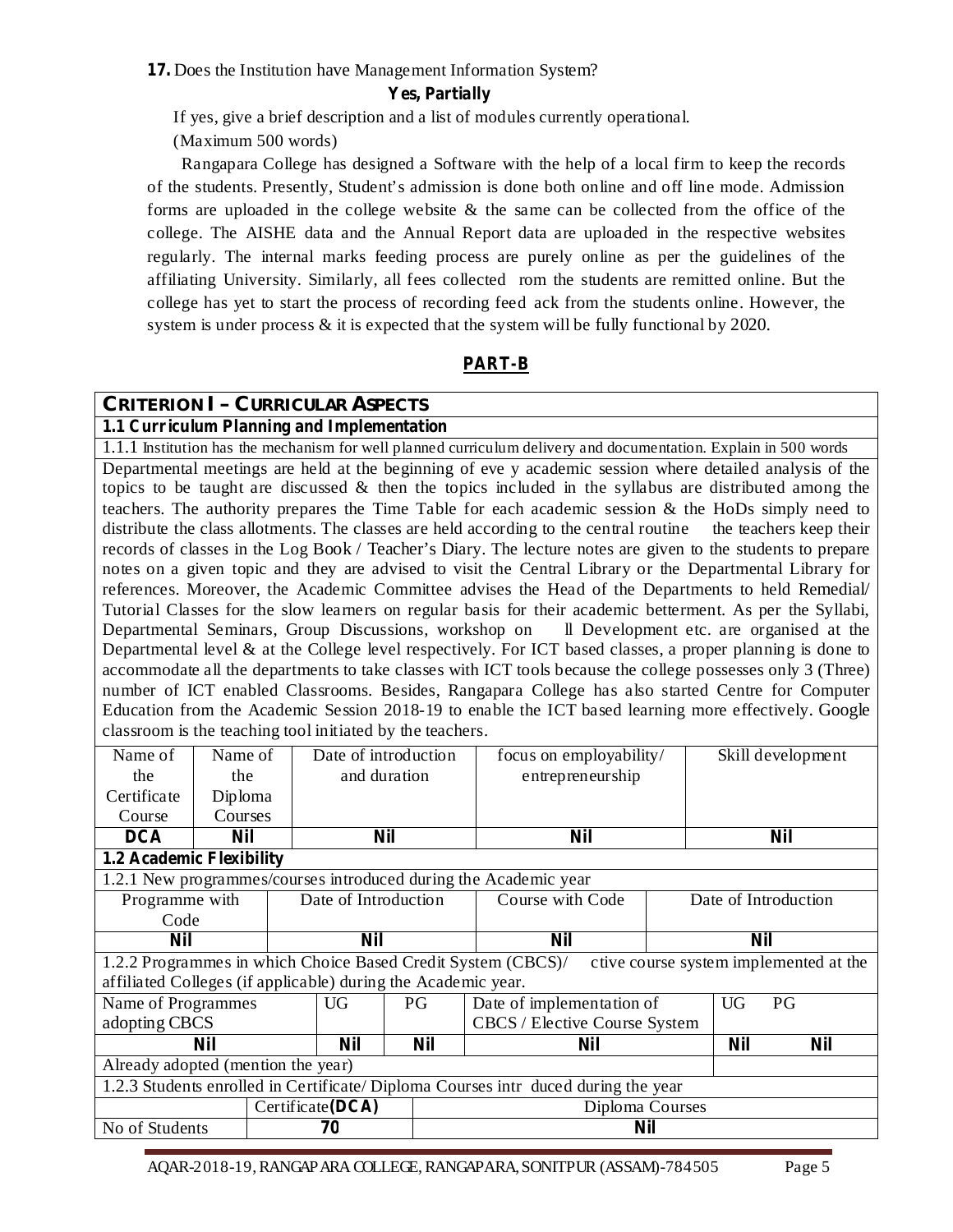| 1.3 Curriculum Enrichment                                                               |                                                                                  |          |                |           |                        |                                                                                                             |  |  |
|-----------------------------------------------------------------------------------------|----------------------------------------------------------------------------------|----------|----------------|-----------|------------------------|-------------------------------------------------------------------------------------------------------------|--|--|
| 1.3.1 Value-added courses imparting transferable and life skills ffered during the year |                                                                                  |          |                |           |                        |                                                                                                             |  |  |
| Date of introduction<br>Number of students enrolled<br>Value added courses              |                                                                                  |          |                |           |                        |                                                                                                             |  |  |
|                                                                                         | <b>Nil</b>                                                                       |          | <b>Nil</b>     |           |                        | <b>Nil</b>                                                                                                  |  |  |
| 1.3.2 Field Projects / Internships under taken during the year                          |                                                                                  |          |                |           |                        |                                                                                                             |  |  |
|                                                                                         | Project/Programme Title                                                          |          |                |           |                        | No. of students enrolled for Field Projects / Internships                                                   |  |  |
|                                                                                         | 1. The students of $3^{rd}$ / 4 <sup>th</sup> Semester (Arts &                   |          |                |           |                        |                                                                                                             |  |  |
|                                                                                         | Com) undertake a Field based compulsory                                          |          |                |           |                        |                                                                                                             |  |  |
|                                                                                         | project on the subject Environmental Study to                                    |          |                |           |                        |                                                                                                             |  |  |
|                                                                                         | meet the requirements of GU Syllabus.                                            |          |                |           |                        |                                                                                                             |  |  |
|                                                                                         | 2. Department of Bodo undertook a field                                          |          |                |           |                        |                                                                                                             |  |  |
|                                                                                         | project on "Comparative study of Meche-Bodo                                      |          |                |           | 1. ENVS=227            |                                                                                                             |  |  |
| Dialect of                                                                              | West<br>Bengal &                                                                 | standard |                |           | $2. BODO=20$           |                                                                                                             |  |  |
| Vocabulary.                                                                             |                                                                                  |          |                |           | 3. ASSAMESE=42         |                                                                                                             |  |  |
|                                                                                         | 3. Department of Assamese undertook a Field                                      |          |                |           | 4. COMMERCE=78         |                                                                                                             |  |  |
|                                                                                         | Study of the Temples & Shrines of Hajo, the                                      |          |                |           |                        |                                                                                                             |  |  |
| centre of five shrines.                                                                 | 4. Department of Commerce undertook a                                            |          |                |           |                        |                                                                                                             |  |  |
|                                                                                         | project on "An Industrial Visit on the                                           |          |                |           |                        |                                                                                                             |  |  |
|                                                                                         | Functioning of the Jute Mill, Silghat: A Study"                                  |          |                |           |                        |                                                                                                             |  |  |
| 1.4 Feedback System                                                                     |                                                                                  |          |                |           |                        |                                                                                                             |  |  |
|                                                                                         | 1.4.1 Whether structured feedback received from all the stakeholders.            |          |                |           |                        |                                                                                                             |  |  |
| 1) Students                                                                             | 2) Teachers                                                                      |          | 3) Employers   | 4) Alumni |                        | 5) Parents                                                                                                  |  |  |
|                                                                                         |                                                                                  |          |                |           |                        |                                                                                                             |  |  |
| Yes                                                                                     | N <sub>0</sub>                                                                   |          | N <sub>0</sub> |           | N <sub>0</sub>         | N <sub>0</sub>                                                                                              |  |  |
|                                                                                         |                                                                                  |          |                |           |                        | 1.4.2 How the feedback obtained is being analyzed and utilized for overall development of the institution?  |  |  |
| (maximum 500 words)                                                                     |                                                                                  |          |                |           |                        |                                                                                                             |  |  |
|                                                                                         |                                                                                  |          |                |           |                        | The college maintains the practice of collecting feedback from the final year students & the entire process |  |  |
|                                                                                         | of collecting the same is done by the IQAC systematically. The self designed fee |          |                |           |                        | ck forms are printed &                                                                                      |  |  |
|                                                                                         |                                                                                  |          |                |           |                        | distributed among the UG students just before the end of a program. The IQAC, while distributing the        |  |  |
|                                                                                         |                                                                                  |          |                |           |                        | feedback forms, requested the students to express their opinion honestly about the teachers who have        |  |  |
|                                                                                         |                                                                                  |          |                |           |                        | been assigned the responsibility of handling the semester classes. The purpose is to identify the strengths |  |  |
|                                                                                         |                                                                                  |          |                |           |                        | & weaknesses of the classroom teaching & to find out the remedies for improving the academic standard       |  |  |
|                                                                                         | of the college. Every step has been taken to keep the                            |          |                |           |                        | I information of the students a secret. After                                                               |  |  |
|                                                                                         |                                                                                  |          |                |           |                        | receiving feedback, the Principal discusses the same with the Head of the Departments & with the IQAC in    |  |  |
|                                                                                         |                                                                                  |          |                |           |                        | a joint meeting convened by the Principal. The Principal advises the IQAC to make a detail analysis of the  |  |  |
|                                                                                         |                                                                                  |          |                |           |                        | feedback received from the students for the developmen of the institution. The IQAC does the same & the     |  |  |
|                                                                                         | results are kept in a single format for every academic session.                  |          |                |           |                        |                                                                                                             |  |  |
|                                                                                         | Weblink: http://rangaparacollege.com/uploads/igac/Students_Feedback_Analysis.PDF |          |                |           |                        |                                                                                                             |  |  |
|                                                                                         |                                                                                  |          |                |           |                        |                                                                                                             |  |  |
|                                                                                         | CRITERION II - TEACHING-LEARNING AND EVALUATION                                  |          |                |           |                        |                                                                                                             |  |  |
|                                                                                         | 2.1 Student Enrolment and Profile                                                |          |                |           |                        |                                                                                                             |  |  |
|                                                                                         | 2.1. 1 Demand Ratio during the year                                              |          |                |           |                        |                                                                                                             |  |  |
| Name of the<br>Programme                                                                | Number of seats available                                                        |          |                | received  | Number of applications | <b>Students Enrolled</b>                                                                                    |  |  |
| BA(M)                                                                                   | 265                                                                              |          |                | 240       |                        | 161                                                                                                         |  |  |
| BA(GEN)                                                                                 | 300                                                                              |          |                | 356       |                        | 309                                                                                                         |  |  |
| BCOM(M)                                                                                 | 50                                                                               |          |                | 44        |                        | 37                                                                                                          |  |  |
| <b>BCOM(GEN)</b>                                                                        | 150                                                                              | 66<br>63 |                |           |                        |                                                                                                             |  |  |
|                                                                                         |                                                                                  |          |                |           |                        |                                                                                                             |  |  |
|                                                                                         |                                                                                  |          |                |           |                        |                                                                                                             |  |  |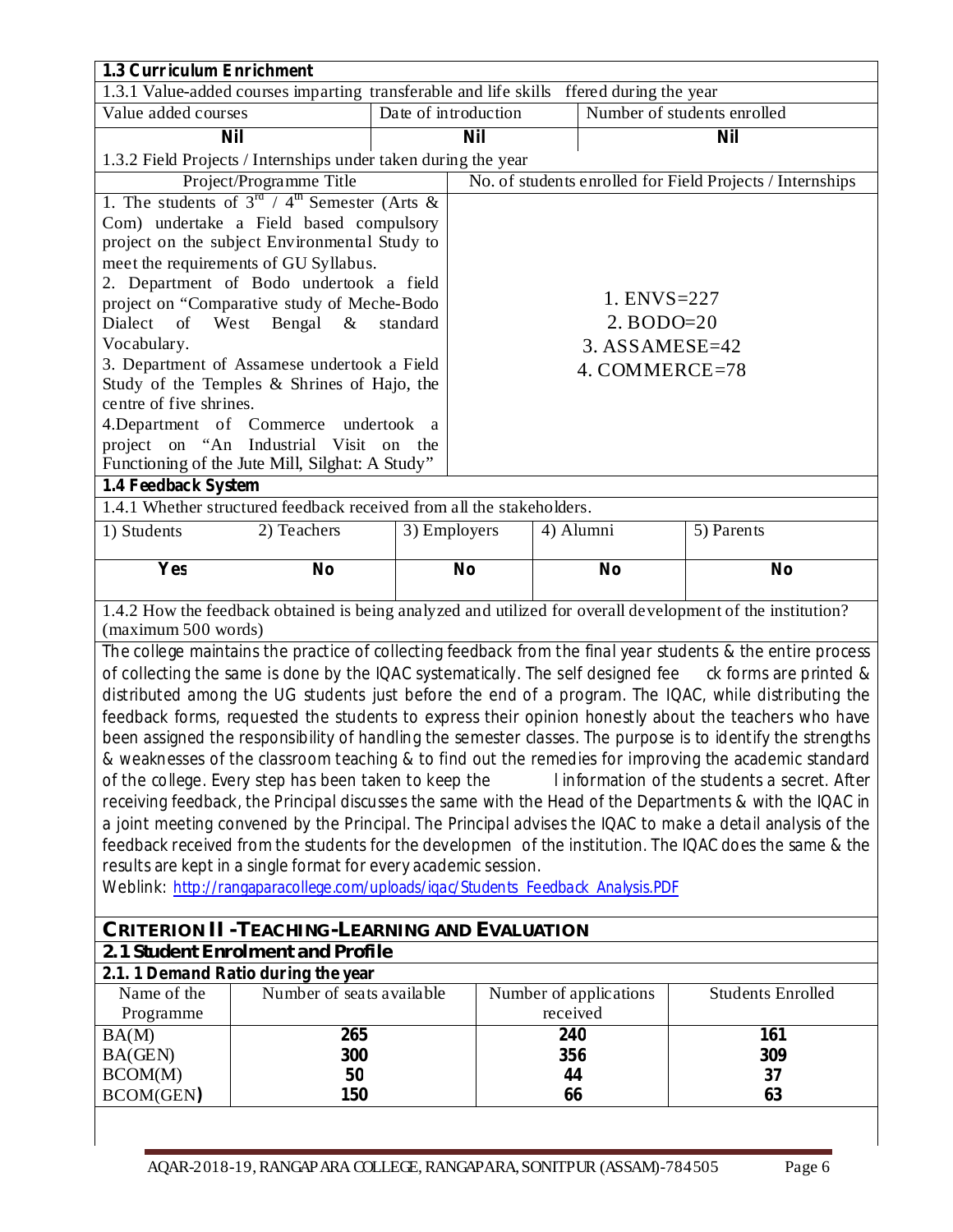| 2.2.1. Student - Full time teacher ratio (current year data): 1:46                                                                                                                                                                                                                                                                                |                                                                                                                                                                                                                                                                                                                                                                                                                                                                                                                                                                                                                                                                                                               |  |  |  |  |  |  |  |  |
|---------------------------------------------------------------------------------------------------------------------------------------------------------------------------------------------------------------------------------------------------------------------------------------------------------------------------------------------------|---------------------------------------------------------------------------------------------------------------------------------------------------------------------------------------------------------------------------------------------------------------------------------------------------------------------------------------------------------------------------------------------------------------------------------------------------------------------------------------------------------------------------------------------------------------------------------------------------------------------------------------------------------------------------------------------------------------|--|--|--|--|--|--|--|--|
| Number of<br>Year<br>Number of students<br>Number of<br>Number of full<br>enrolled in the<br>full time<br>students enrolled<br>time teachers<br>in the institution<br>teachers<br>available in the<br>institution (PG)<br>available in<br>institution<br>(UG)<br>the<br>teaching only<br>institution<br>PG courses<br>teaching only<br>UG courses | Number of<br>teachers<br>teaching both<br>UG and PG<br>courses                                                                                                                                                                                                                                                                                                                                                                                                                                                                                                                                                                                                                                                |  |  |  |  |  |  |  |  |
| <b>Full Time: 29</b><br><b>NA</b><br>2018-19<br>1334<br><b>NA</b><br>Part Time: 14                                                                                                                                                                                                                                                                | <b>NA</b>                                                                                                                                                                                                                                                                                                                                                                                                                                                                                                                                                                                                                                                                                                     |  |  |  |  |  |  |  |  |
| 2.3 Teaching - Learning Process                                                                                                                                                                                                                                                                                                                   |                                                                                                                                                                                                                                                                                                                                                                                                                                                                                                                                                                                                                                                                                                               |  |  |  |  |  |  |  |  |
| 2.3.1 Percentage of teachers using ICT for effective teaching with Learning Management Systems                                                                                                                                                                                                                                                    |                                                                                                                                                                                                                                                                                                                                                                                                                                                                                                                                                                                                                                                                                                               |  |  |  |  |  |  |  |  |
| (LMS), E-learning resources etc. (current year data)                                                                                                                                                                                                                                                                                              |                                                                                                                                                                                                                                                                                                                                                                                                                                                                                                                                                                                                                                                                                                               |  |  |  |  |  |  |  |  |
| Number of<br>ICT tools and<br>Number of<br>Number of<br>Number of<br>E-resources and                                                                                                                                                                                                                                                              |                                                                                                                                                                                                                                                                                                                                                                                                                                                                                                                                                                                                                                                                                                               |  |  |  |  |  |  |  |  |
| teachers on roll<br><b>ICT</b> enabled<br>teachers using<br>resources available<br>techniques used<br>smart                                                                                                                                                                                                                                       |                                                                                                                                                                                                                                                                                                                                                                                                                                                                                                                                                                                                                                                                                                               |  |  |  |  |  |  |  |  |
| ICT $(LMS, e-$<br>classrooms<br>classrooms                                                                                                                                                                                                                                                                                                        |                                                                                                                                                                                                                                                                                                                                                                                                                                                                                                                                                                                                                                                                                                               |  |  |  |  |  |  |  |  |
| Resources)                                                                                                                                                                                                                                                                                                                                        |                                                                                                                                                                                                                                                                                                                                                                                                                                                                                                                                                                                                                                                                                                               |  |  |  |  |  |  |  |  |
| <b>Full Time: 29</b><br>17<br>03<br>01<br><b>LCD</b> Projector,<br><b>Different Websites,</b><br>Part Time: 14<br>Internet & Wi-Fi,<br>E-Books &                                                                                                                                                                                                  |                                                                                                                                                                                                                                                                                                                                                                                                                                                                                                                                                                                                                                                                                                               |  |  |  |  |  |  |  |  |
| <b>Smart Board</b><br>Journals, N-LIST                                                                                                                                                                                                                                                                                                            |                                                                                                                                                                                                                                                                                                                                                                                                                                                                                                                                                                                                                                                                                                               |  |  |  |  |  |  |  |  |
|                                                                                                                                                                                                                                                                                                                                                   | <b>Books &amp; Journals</b>                                                                                                                                                                                                                                                                                                                                                                                                                                                                                                                                                                                                                                                                                   |  |  |  |  |  |  |  |  |
| 2.3.2 Students mentoring system available in the institution? Give details. (maximum 500 words)                                                                                                                                                                                                                                                   |                                                                                                                                                                                                                                                                                                                                                                                                                                                                                                                                                                                                                                                                                                               |  |  |  |  |  |  |  |  |
|                                                                                                                                                                                                                                                                                                                                                   |                                                                                                                                                                                                                                                                                                                                                                                                                                                                                                                                                                                                                                                                                                               |  |  |  |  |  |  |  |  |
| psychological support to the mentees, the Mentors also<br>cleanliness $\&$ sanitation and to boost up social responsibility within them.                                                                                                                                                                                                          | Yes, Students Mentoring System is in practice. The system was introduced from the<br>rent academic<br>session. Under the system, the Assistant Officer-in-Charge of different semester examinations monitors the<br>student's attendance & performances in the internal & external e aminations. Besides extending moral &<br>olve in counselling, result analysis, identification<br>of slow learners & advanced learners. The mentors also suggest policy measures for the academic<br>improvement of the slow learners. The mentors inspire the students to inculcat the wisdom of National<br>Integration, the value of inclusiveness, equity $\&$ equality, brotherhood in nation building, the value of |  |  |  |  |  |  |  |  |
| Number of students enrolled in the institution<br>Number of fulltime teachers<br>Mentor: Mentee Ratio                                                                                                                                                                                                                                             |                                                                                                                                                                                                                                                                                                                                                                                                                                                                                                                                                                                                                                                                                                               |  |  |  |  |  |  |  |  |
| 1334<br>29<br>1:46                                                                                                                                                                                                                                                                                                                                |                                                                                                                                                                                                                                                                                                                                                                                                                                                                                                                                                                                                                                                                                                               |  |  |  |  |  |  |  |  |
| 2.4 Teacher Profile and Quality                                                                                                                                                                                                                                                                                                                   |                                                                                                                                                                                                                                                                                                                                                                                                                                                                                                                                                                                                                                                                                                               |  |  |  |  |  |  |  |  |
| 2.4.1 Number of full time teachers appointed during the y ar                                                                                                                                                                                                                                                                                      |                                                                                                                                                                                                                                                                                                                                                                                                                                                                                                                                                                                                                                                                                                               |  |  |  |  |  |  |  |  |
| No. of filled positions<br>Positions filled<br>No. of sanctioned positions<br>Vacant                                                                                                                                                                                                                                                              | No. of faculty                                                                                                                                                                                                                                                                                                                                                                                                                                                                                                                                                                                                                                                                                                |  |  |  |  |  |  |  |  |
| positions<br>during the current                                                                                                                                                                                                                                                                                                                   | with Ph.D                                                                                                                                                                                                                                                                                                                                                                                                                                                                                                                                                                                                                                                                                                     |  |  |  |  |  |  |  |  |
| year                                                                                                                                                                                                                                                                                                                                              |                                                                                                                                                                                                                                                                                                                                                                                                                                                                                                                                                                                                                                                                                                               |  |  |  |  |  |  |  |  |
| 30<br>29<br>01<br>00                                                                                                                                                                                                                                                                                                                              | 07                                                                                                                                                                                                                                                                                                                                                                                                                                                                                                                                                                                                                                                                                                            |  |  |  |  |  |  |  |  |
|                                                                                                                                                                                                                                                                                                                                                   |                                                                                                                                                                                                                                                                                                                                                                                                                                                                                                                                                                                                                                                                                                               |  |  |  |  |  |  |  |  |
| 2.4.2 Honours and recognitions received by teachers<br>during the year)<br>Year of award<br>Name of full time teachers receiving<br>Designation<br>Name of the award, fellowship,                                                                                                                                                                 | (received awards, recognition, fellowships at State, National, International level from Government, recognised bodies                                                                                                                                                                                                                                                                                                                                                                                                                                                                                                                                                                                         |  |  |  |  |  |  |  |  |
| received from Government or<br>awards from state level, national level,                                                                                                                                                                                                                                                                           |                                                                                                                                                                                                                                                                                                                                                                                                                                                                                                                                                                                                                                                                                                               |  |  |  |  |  |  |  |  |
| international level<br>recognized bodies                                                                                                                                                                                                                                                                                                          |                                                                                                                                                                                                                                                                                                                                                                                                                                                                                                                                                                                                                                                                                                               |  |  |  |  |  |  |  |  |
|                                                                                                                                                                                                                                                                                                                                                   |                                                                                                                                                                                                                                                                                                                                                                                                                                                                                                                                                                                                                                                                                                               |  |  |  |  |  |  |  |  |
| <b>Nil</b><br><b>Nil</b><br><b>Nil</b>                                                                                                                                                                                                                                                                                                            | <b>Nil</b>                                                                                                                                                                                                                                                                                                                                                                                                                                                                                                                                                                                                                                                                                                    |  |  |  |  |  |  |  |  |

Ė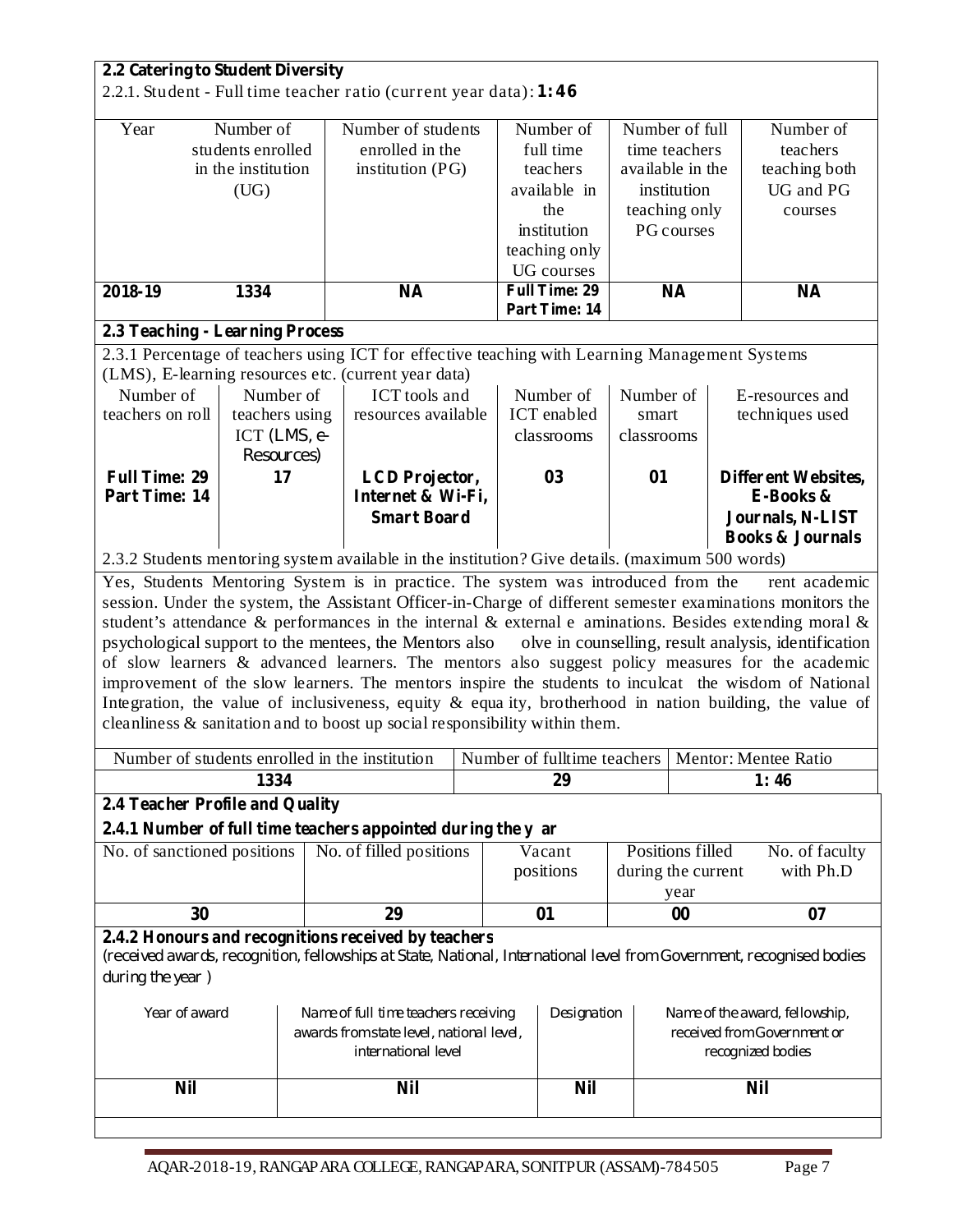| <b>2.5 Evaluation Process and Reforms</b> |  |
|-------------------------------------------|--|
|-------------------------------------------|--|

2.5.1 Number of days from the date of semester-end/ year- end examination till the declaration of results during the year

| $\frac{1}{2}$ |           |                    |                       |                          |
|---------------|-----------|--------------------|-----------------------|--------------------------|
| Programme     | Programme | Semester/year      | Last date of the last | Date of declaration of   |
| Name          | Code      |                    | semester-end/year-end | results of semester-end/ |
|               |           |                    | examination           | year-end examination     |
|               | A-15229   | <b>SEMESTER-VI</b> | 19-05-2018            | $05-07-2018$             |
| BA            | A-16229   | <b>SEMESTER-IV</b> | 31-05-2018            | 21-08-2018               |
|               | A-17229   | <b>SEMESTER-II</b> | 18-05-2018            | 30-09-2018               |
|               | $C-15229$ | <b>SEMESTER-VI</b> | 16-05-2018            | 05-07-2018               |
| <b>B. COM</b> | $C-16229$ | <b>SEMESTER-IV</b> | 31-05-2018            | 21-08-2018               |
|               | $C-17229$ | <b>SEMESTER-II</b> | 19-05-2018            | 30-09-2018               |

2.5.2 Reforms initiated on Continuous Internal Evaluation(CIE) system at the institutional level (250 words) The institution follows the evaluation process prescribed by the affiliating university. As p the prescribed format, there is little scope for evaluation reforms. owever, the college has introduced project oriented evaluation system for the UG students. The system is meant for the major students only. Some of the academic departments of the college organise Group Discussion, Field Study, Group Project, Departmental Seminars, and Classes on Question Designing on a specific chapter & take Class Tests before and after the scheduled Internal Examinations of the affiliating university. Moreover, Department of Commerce has introduced a system of presenting the Group Projects prepared by the students on PPT mode in order to improve the ICT skills of the students. These reforms ave been introduced in order to materialise the objectives of "Students-Centric Learning" process.

**2.5.3 A** cademic calendar prepared and adhered for conduct of Examination and other related matters (250 words)

The Academic Committee of the college prepares Academi Calendar for a given academic session at the beginning of the year. The academic calendar contains the usual information of the University academic calendar as well as the college activities to be held the session. The Academic Calendar of the college contains the information regarding the tentative dates of commencement of the Odd & Even Semester classes, Internal & external examination, Field Study o be organised by the departments, Freshman Social  $\&$ Annual College Week, College Excursion & other relevant information by mentioning the University & State Government's Holidays clearly.

#### **2.6 Student Performance and Learning Outcomes**

2.6.1 Program outcomes, program specific outcomes and course outcomes for all programs offered by the institution are stated and displayed in website of the institution (to provide the weblink http://rangaparacollege.com/uploads/iqac/Students\_Performance.PDF)

| 2.6.2 Pass percentage of students |           |                       |                              |                 |  |  |  |  |  |
|-----------------------------------|-----------|-----------------------|------------------------------|-----------------|--|--|--|--|--|
| Programme                         | Programme | Number of students    | Number of students passed in | Pass Percentage |  |  |  |  |  |
| Code                              | name      | appeared in the final | final semester/year          |                 |  |  |  |  |  |
|                                   |           | year examination      | examination                  |                 |  |  |  |  |  |
| BA                                | A-15229   | 164                   | 101                          | 61.58%          |  |  |  |  |  |
| <b>BCOM</b>                       | $C-15229$ | 40                    | 40                           | 100.00%         |  |  |  |  |  |

**2.7 Student Satisfaction Survey**

2.7.1 Student Satisfaction Survey (SSS) on overall institutional performance (Institution may design the questionnaire) (results and details be provided as weblink:

http://rangaparacollege.com/uploads/igac/SSS\_Report.PDF)

Yes, Student Satisfaction Survey has been conducted. N essary results are uploaded in the college website.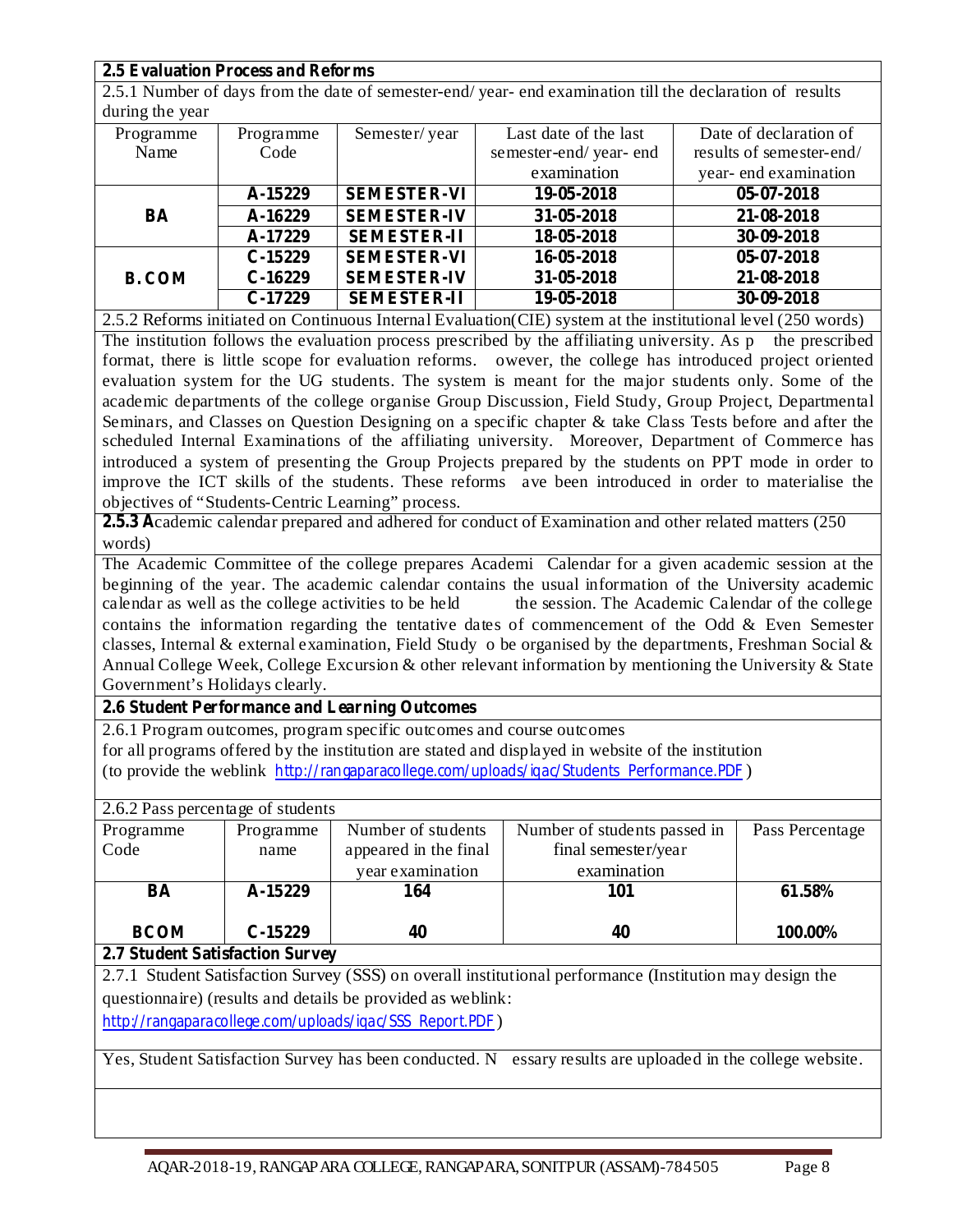# **CRITERION III – RESEARCH, INNOVATIONS AND EXTENSION**

| <b>3.1 Resource Mobilization for Research</b>                                  |                           |  |                     |    |                                                                                                      |                           |               |                                                |  |
|--------------------------------------------------------------------------------|---------------------------|--|---------------------|----|------------------------------------------------------------------------------------------------------|---------------------------|---------------|------------------------------------------------|--|
|                                                                                |                           |  |                     |    | 3.1.1 Research funds sanctioned and received from various agencies, industry and other organisations |                           |               |                                                |  |
|                                                                                | Nature of the Project     |  | Duration            |    | Name of the<br>funding Agency                                                                        | Total grant<br>sanctioned |               | Amount received<br>during the<br>Academic year |  |
| Major projects                                                                 |                           |  | <b>Nil</b>          |    | $\blacksquare$                                                                                       | $\blacksquare$            |               |                                                |  |
| <b>Minor Projects</b>                                                          |                           |  | <b>Nil</b>          |    |                                                                                                      |                           |               |                                                |  |
| <b>Interdisciplinary Projects</b>                                              |                           |  | <b>Nil</b>          |    |                                                                                                      |                           |               |                                                |  |
| <b>Industry sponsored Projects</b>                                             |                           |  | <b>Nil</b>          |    |                                                                                                      |                           |               |                                                |  |
| Projects sponsored by the<br>University/College                                |                           |  | <b>Nil</b>          |    |                                                                                                      |                           |               |                                                |  |
| <b>Students Research Projects</b><br>(other than compulsory by the<br>College) |                           |  | <b>Nil</b>          |    |                                                                                                      |                           |               |                                                |  |
| <b>International Projects</b>                                                  |                           |  | <b>Nil</b>          |    | $\blacksquare$                                                                                       |                           |               | ۰                                              |  |
| Any other(Specify)                                                             |                           |  | <b>Nil</b>          |    |                                                                                                      |                           |               |                                                |  |
| Total                                                                          |                           |  | $\bf{00}$           |    |                                                                                                      |                           |               |                                                |  |
| 3.2 Innovation Ecosystem                                                       |                           |  |                     |    | 3.2.1 Workshops/Seminars Conducted on Intellectual Property Rights (IPR) and Industry-Academia       |                           |               |                                                |  |
| Innovative practices during the year                                           |                           |  |                     |    |                                                                                                      |                           |               |                                                |  |
|                                                                                | Title of Workshop/Seminar |  |                     |    | Name of the Dept.<br><b>Nil</b>                                                                      |                           |               | Date(s)<br><b>Nil</b>                          |  |
|                                                                                | <b>Nil</b>                |  |                     |    |                                                                                                      |                           |               |                                                |  |
|                                                                                |                           |  |                     |    | 3.2.2 Awards for Innovation won by Institution/Teachers/R earch scholars/Students during the year    |                           |               |                                                |  |
| Title of the innovation                                                        |                           |  | Name of the Awardee |    | <b>Awarding Agency</b>                                                                               |                           | Date of Award | Category                                       |  |
| <b>Nil</b>                                                                     |                           |  |                     |    |                                                                                                      |                           |               |                                                |  |
|                                                                                |                           |  |                     |    |                                                                                                      |                           |               |                                                |  |
|                                                                                |                           |  |                     |    | 3.2.3 No. of Incubation centre created, start-ups incubated on campus during the year                |                           |               |                                                |  |
|                                                                                | <b>Incubation Centre</b>  |  |                     |    | Sponsored by<br>Name                                                                                 |                           |               |                                                |  |
|                                                                                | <b>Nil</b>                |  |                     |    |                                                                                                      |                           |               |                                                |  |
|                                                                                |                           |  |                     |    |                                                                                                      |                           |               |                                                |  |
|                                                                                | Name of the Start-up      |  |                     |    | Nature of Start-up<br>Date of commencement                                                           |                           |               |                                                |  |
|                                                                                | <b>Nil</b>                |  |                     |    |                                                                                                      |                           |               |                                                |  |
|                                                                                |                           |  |                     |    |                                                                                                      |                           |               |                                                |  |
| 3.3 Research Publications and Awards                                           |                           |  |                     |    |                                                                                                      |                           |               |                                                |  |
| 3.3.1 Incentive to the teachers who receive recognition/awards                 |                           |  |                     |    |                                                                                                      |                           |               |                                                |  |
|                                                                                | State                     |  |                     |    | National                                                                                             |                           |               | International                                  |  |
|                                                                                | <b>Nil</b>                |  |                     |    | <b>Nil</b>                                                                                           |                           |               | <b>Nil</b>                                     |  |
|                                                                                |                           |  |                     |    | 3.3.2 Ph. Ds awarded during the year (applicable for PG College, Research Center)                    |                           |               |                                                |  |
|                                                                                | Name of the Department    |  |                     |    |                                                                                                      | No. of Ph. Ds Awarded     |               |                                                |  |
|                                                                                | <b>NA</b><br><b>NA</b>    |  |                     |    |                                                                                                      |                           |               |                                                |  |
|                                                                                |                           |  |                     |    |                                                                                                      |                           |               |                                                |  |
|                                                                                |                           |  |                     |    | 3.3.3 Research Publications in the Journals notified on UGC website during the year                  |                           |               |                                                |  |
|                                                                                | Department                |  |                     |    | No. of Publication                                                                                   |                           |               | Average Impact Factor, if any                  |  |
| National                                                                       | <b>History</b>            |  |                     | 01 |                                                                                                      |                           | 5.87          |                                                |  |
| International                                                                  | $\blacksquare$            |  |                     |    |                                                                                                      |                           |               |                                                |  |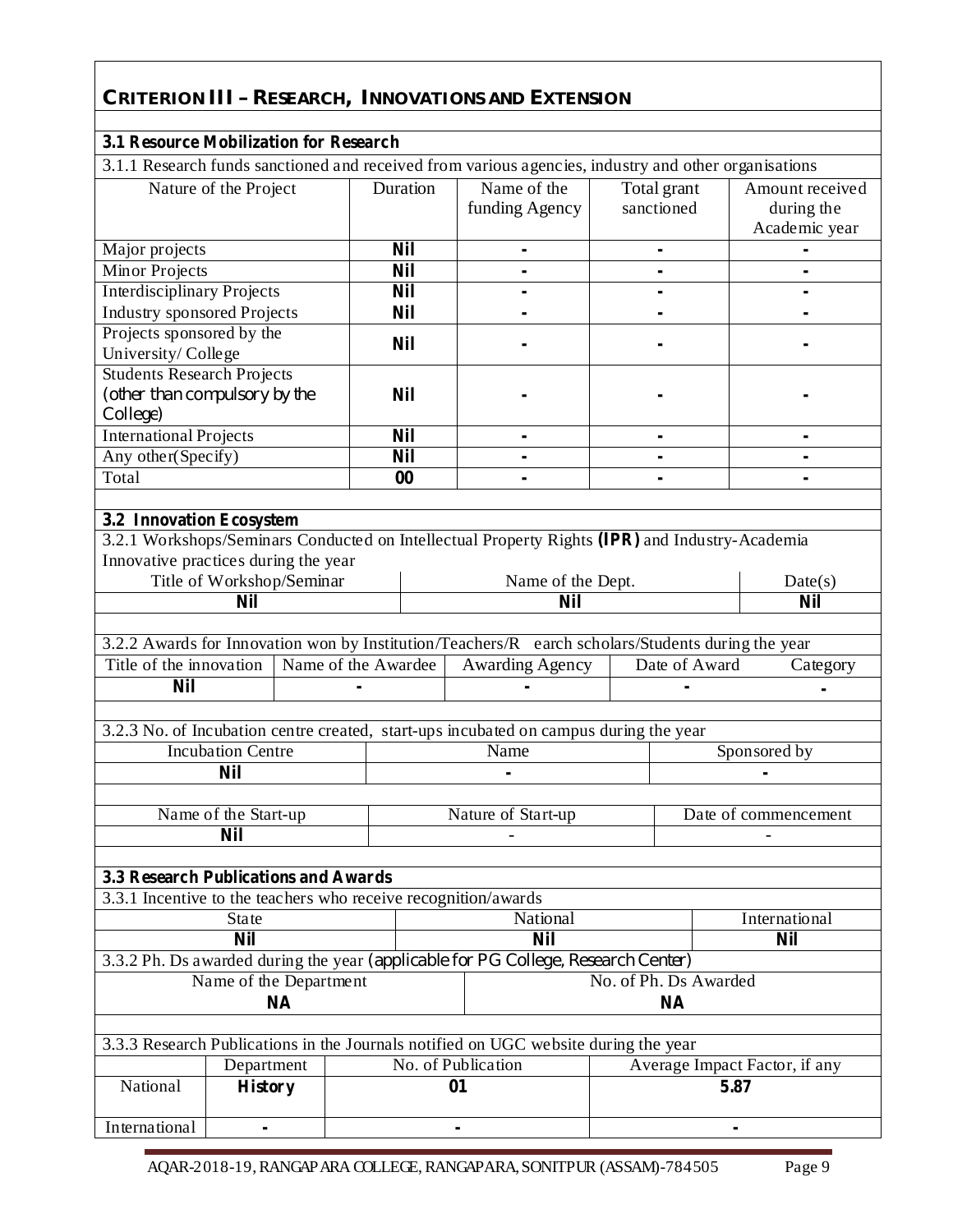|                                                                                                                           |  |                         |                  |                         | 3.3.4 Books and Chapters in edited Volumes / Books published and papers in National/International                |             |                          |                     |                        |                           |                |                       |
|---------------------------------------------------------------------------------------------------------------------------|--|-------------------------|------------------|-------------------------|------------------------------------------------------------------------------------------------------------------|-------------|--------------------------|---------------------|------------------------|---------------------------|----------------|-----------------------|
|                                                                                                                           |  |                         |                  |                         | Conference Proceedings per Teacher during the year                                                               |             |                          |                     |                        |                           |                |                       |
| <b>Department</b>                                                                                                         |  |                         |                  |                         |                                                                                                                  |             | No. of publication<br>02 |                     |                        |                           |                |                       |
| <b>English</b>                                                                                                            |  |                         |                  |                         |                                                                                                                  |             |                          |                     |                        |                           |                |                       |
|                                                                                                                           |  |                         | Commerce         |                         |                                                                                                                  |             |                          |                     | 02                     |                           |                |                       |
|                                                                                                                           |  |                         | <b>Bodo</b>      |                         |                                                                                                                  |             |                          |                     | 01                     |                           |                |                       |
|                                                                                                                           |  |                         | Bengali          |                         |                                                                                                                  |             |                          |                     | 02                     |                           |                |                       |
|                                                                                                                           |  |                         | <b>Education</b> |                         |                                                                                                                  |             |                          |                     | 01                     |                           |                |                       |
|                                                                                                                           |  |                         | <b>Economics</b> |                         |                                                                                                                  |             |                          |                     | 01                     |                           |                |                       |
|                                                                                                                           |  |                         | Hindi            |                         |                                                                                                                  |             |                          |                     | 01                     |                           |                |                       |
|                                                                                                                           |  |                         |                  |                         |                                                                                                                  |             |                          |                     | 01                     |                           |                |                       |
|                                                                                                                           |  |                         | <b>History</b>   |                         |                                                                                                                  |             |                          |                     |                        |                           |                |                       |
|                                                                                                                           |  |                         |                  |                         | 3.3.5 Bibliometrics of the publications during the last Academic year based on average citation index in Scopus/ |             |                          |                     |                        |                           |                |                       |
| Web of Science or Pub Med/ Indian Citation Index                                                                          |  |                         |                  |                         |                                                                                                                  |             |                          |                     |                        |                           |                |                       |
| Title of the                                                                                                              |  | Name of the             |                  |                         | Title of the                                                                                                     | Year of     |                          | Citation            |                        | Institutional             |                | Number of             |
| paper                                                                                                                     |  |                         | author           |                         | journal                                                                                                          | publication |                          | <b>Index</b>        | affiliation as         |                           |                | citations             |
|                                                                                                                           |  |                         |                  |                         |                                                                                                                  |             |                          |                     | mentioned in           |                           | excluding self |                       |
|                                                                                                                           |  |                         |                  |                         |                                                                                                                  |             |                          |                     | the publication        |                           | citations      |                       |
| <b>Nil</b>                                                                                                                |  |                         |                  |                         |                                                                                                                  |             |                          |                     |                        |                           |                |                       |
|                                                                                                                           |  |                         |                  |                         |                                                                                                                  |             |                          |                     |                        |                           |                |                       |
|                                                                                                                           |  |                         |                  |                         | 3.3.6 h-index of the Institutional Publications during the year. (based on Scopus/Web of science)                |             |                          |                     |                        |                           |                |                       |
| Title of                                                                                                                  |  | Name of                 | Title of         |                         | Year of                                                                                                          | h-index     |                          | Number of           |                        | Institutional affiliation |                |                       |
| the paper                                                                                                                 |  | the                     | the              |                         | publicati                                                                                                        |             |                          | citations excluding |                        | as mentioned in the       |                |                       |
|                                                                                                                           |  | author                  | journal          |                         | on                                                                                                               |             | selfcitations            |                     | publication            |                           |                |                       |
| <b>Nil</b>                                                                                                                |  |                         |                  |                         |                                                                                                                  |             |                          |                     |                        |                           |                |                       |
|                                                                                                                           |  |                         |                  |                         | 3.3.7 Faculty participation in Seminars/Conferences and Symposia during the year:                                |             |                          |                     |                        |                           |                |                       |
|                                                                                                                           |  | No. of Faculty          |                  |                         | International level                                                                                              |             | National level           |                     |                        | State level               |                | Local<br>level        |
| Attended Seminars/Workshops                                                                                               |  |                         |                  |                         | 01                                                                                                               |             |                          | 12                  |                        | 04                        |                | 03                    |
|                                                                                                                           |  | Presented papers        |                  |                         | 01                                                                                                               |             |                          | 06                  |                        | 00                        |                | 00                    |
| <b>3.4 Extension Activities</b>                                                                                           |  | <b>Resource Persons</b> |                  |                         | 00                                                                                                               |             |                          | 01                  |                        | 00                        |                | 00                    |
|                                                                                                                           |  |                         |                  |                         |                                                                                                                  |             |                          |                     |                        |                           |                |                       |
|                                                                                                                           |  |                         |                  |                         | 3.4.1 Number of extension and outreach programmes conducted in collaboration with industry, community and Non-   |             |                          |                     |                        |                           |                |                       |
| Government Organisations through NSS/NCC/Red cross/Youth Red Cross (YRC) etc., during the year<br>Title of the Activities |  |                         |                  | Organising unit/agency/ |                                                                                                                  |             |                          |                     | Number of teachers co- |                           | Number of      |                       |
|                                                                                                                           |  |                         |                  |                         | collaborating agency                                                                                             |             |                          |                     |                        | ordinated such activities |                | students              |
|                                                                                                                           |  |                         |                  |                         |                                                                                                                  |             |                          |                     |                        | participated in           |                |                       |
| 1. Tobacco Control in Assam                                                                                               |  |                         |                  |                         | Rangapara College NSS Unit                                                                                       |             |                          |                     | 05                     |                           |                | such activities<br>30 |
|                                                                                                                           |  |                         |                  |                         | in collaboration with                                                                                            |             |                          |                     |                        |                           |                |                       |

Ė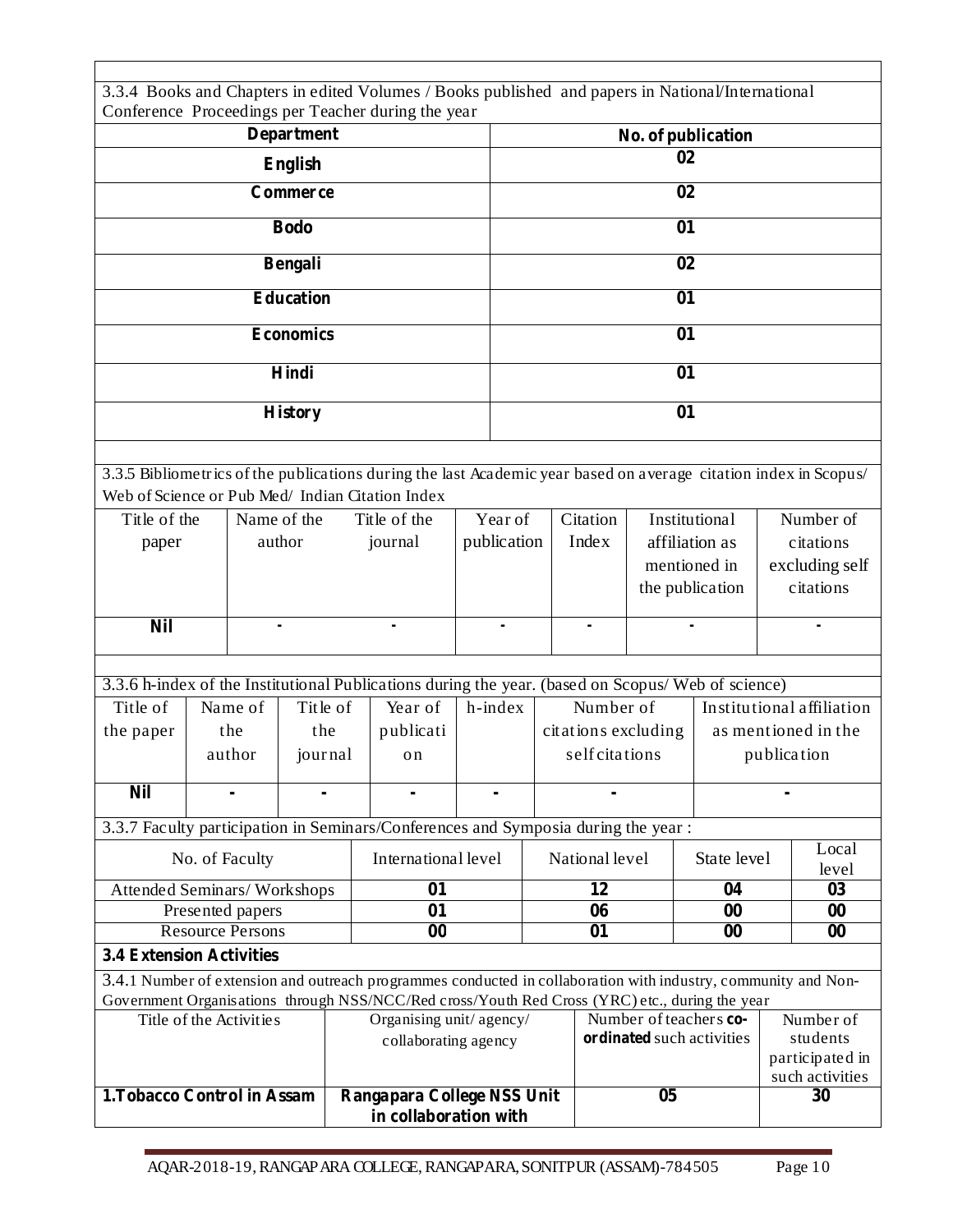|                                | 3.4.2 Awards and recognition received for extension activities from Government and other recognized bodies |                               |                                      |                  |           |            |                                                   |                             |                 |
|--------------------------------|------------------------------------------------------------------------------------------------------------|-------------------------------|--------------------------------------|------------------|-----------|------------|---------------------------------------------------|-----------------------------|-----------------|
| during the year                |                                                                                                            |                               |                                      |                  |           |            |                                                   |                             |                 |
|                                | Name of the Activity                                                                                       |                               | Award/recognition                    |                  |           |            | Awarding bodies                                   |                             | No. of          |
|                                |                                                                                                            |                               |                                      |                  |           |            |                                                   |                             | Students        |
|                                |                                                                                                            |                               |                                      |                  |           |            |                                                   |                             | benefited       |
|                                | <b>Tobacco Control in Assam</b>                                                                            |                               | <b>Achievement Awards in Tobacco</b> |                  |           |            | <b>SAMBANDH Health</b>                            |                             |                 |
|                                |                                                                                                            | Control(Gold)                 |                                      |                  |           |            | <b>Foundation &amp;</b>                           |                             | 30              |
|                                |                                                                                                            |                               |                                      |                  |           |            | <b>Assam Cancer Care</b>                          |                             |                 |
|                                |                                                                                                            |                               |                                      |                  |           |            | Foundation.                                       |                             |                 |
|                                | 3.4.3 Students participating in extension activities with Government Organisations, Non-Government         |                               |                                      |                  |           |            |                                                   |                             |                 |
|                                | Organisations and programmes such as Swachh Bharat, Aids Awareness, Gen                                    |                               |                                      |                  |           |            |                                                   | Issue, etc. during the year |                 |
| Name of the scheme             | Organising unit/                                                                                           |                               | Name of the activity                 |                  |           |            | Number of teachers                                |                             | Number of       |
| agency/                        |                                                                                                            |                               |                                      | coordinated such |           | students   |                                                   |                             |                 |
|                                | collaborating agency                                                                                       |                               |                                      |                  |           |            | activities                                        |                             | participated in |
|                                |                                                                                                            |                               |                                      |                  |           |            | such activities                                   |                             |                 |
| <b>Nil</b>                     |                                                                                                            |                               |                                      |                  |           |            |                                                   |                             |                 |
| <b>3.5 Collaborations</b>      |                                                                                                            |                               |                                      |                  |           |            |                                                   |                             |                 |
|                                | 3.5.1 Number of Collaborative activities for research, faculty exchange, student exchange during the year  |                               |                                      |                  |           |            |                                                   |                             |                 |
|                                | Nature of Activity                                                                                         |                               | Participant                          |                  |           |            | Source of financial support                       |                             | Duration        |
|                                | Nil                                                                                                        |                               | Nil                                  |                  |           | <b>Nil</b> |                                                   |                             | <b>Nil</b>      |
|                                | 3.5.2 Linkages with institutions/industries for internship, on-the-job training, project work, sharing of  |                               |                                      |                  |           |            |                                                   |                             |                 |
|                                | research facilities etc. during the year                                                                   |                               |                                      |                  |           |            |                                                   |                             |                 |
| Nature of                      | Title of the                                                                                               |                               | Name of the partnering               |                  |           |            | Duration                                          |                             | participant     |
| linkage                        | linkage                                                                                                    | institution/industry/research |                                      |                  | (From-To) |            |                                                   |                             |                 |
|                                |                                                                                                            |                               | lab with contact details             |                  |           |            |                                                   |                             |                 |
| <b>Nil</b>                     | <b>Nil</b>                                                                                                 |                               |                                      |                  |           |            |                                                   |                             |                 |
|                                | 3.5.3 MoUs signed with institutions of national, inter                                                     |                               |                                      |                  |           |            | ional importance, other universities, industries, |                             |                 |
|                                | corporate houses etc. during the year                                                                      |                               |                                      |                  |           |            |                                                   |                             |                 |
| Organisation                   | Date of MoU signed                                                                                         |                               | Purpose and                          |                  |           |            | Number of students/teachers participated under    |                             |                 |
|                                |                                                                                                            |                               | Activities                           |                  |           |            | MoUs                                              |                             |                 |
| <b>Nil</b>                     |                                                                                                            |                               |                                      |                  |           |            |                                                   |                             |                 |
|                                | CRITERION IV - INFRASTRUCTURE AND LEARNING RESOURCES                                                       |                               |                                      |                  |           |            |                                                   |                             |                 |
| <b>4.1 Physical Facilities</b> |                                                                                                            |                               |                                      |                  |           |            |                                                   |                             |                 |
|                                | 4.1.1 Budget allocation, excluding salary for infrastructure augmentation during the year                  |                               |                                      |                  |           |            |                                                   |                             |                 |
|                                | Budget allocated for infrastructure augmentation                                                           |                               |                                      |                  |           |            | Budget utilized for infrastructure development    |                             |                 |
|                                | 17,00,000.00                                                                                               |                               |                                      |                  |           |            | 16, 75, 239.00                                    |                             |                 |
|                                | 4.1.2 Details of augmentation in infrastructure facilities during the year                                 |                               |                                      |                  |           |            |                                                   |                             |                 |
| Facilities                     |                                                                                                            |                               |                                      |                  |           |            | Existing                                          |                             | Newly added     |
| Campus area                    |                                                                                                            |                               |                                      |                  |           |            | 41 acre                                           |                             |                 |
| Class rooms                    |                                                                                                            |                               |                                      |                  |           |            | 21                                                |                             | 02              |
| Laboratories                   |                                                                                                            |                               |                                      |                  |           |            | 02                                                |                             | 01              |
| Seminar Halls                  |                                                                                                            |                               |                                      |                  | 01        |            |                                                   |                             |                 |
| Classrooms with LCD facilities |                                                                                                            |                               |                                      | 01               |           | ۰          |                                                   |                             |                 |
|                                | Classrooms with Wi-Fi/LAN                                                                                  |                               |                                      |                  |           |            | 00                                                |                             | ۰               |
|                                | Seminar halls with ICT facilities                                                                          |                               |                                      |                  |           |            | 01                                                |                             |                 |
| Video Centre                   |                                                                                                            |                               |                                      |                  |           |            | 00                                                |                             | ۰               |
|                                | No. of important equipments purchased $(= 1-0 \text{ lakh})$ during the current                            |                               |                                      |                  |           |            | Various                                           |                             |                 |
| year.                          |                                                                                                            |                               |                                      |                  |           |            |                                                   |                             |                 |
|                                | Value of the equipment purchased during the year (Rs. in Lakhs)                                            |                               |                                      |                  |           |            | 3,83,260                                          |                             |                 |
| Others                         |                                                                                                            |                               |                                      |                  |           | Nil        |                                                   | $\bf{00}$                   |                 |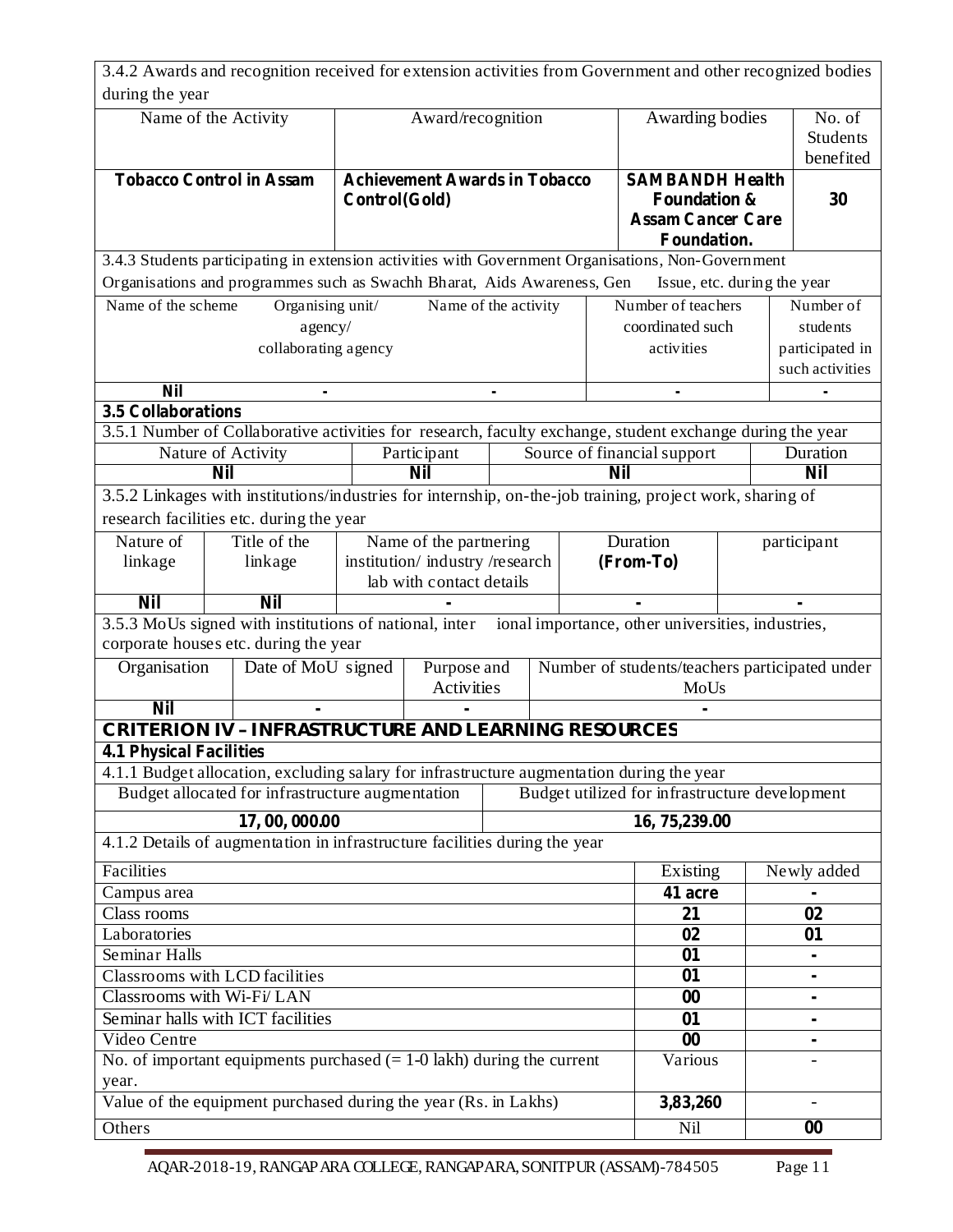|                                                                         | 4.2 Library as a Learning Resource |                                |                |                |                    |                       |  |  |
|-------------------------------------------------------------------------|------------------------------------|--------------------------------|----------------|----------------|--------------------|-----------------------|--|--|
| 4.2.1 Library is automated {Integrated Library Management System -ILMS} |                                    |                                |                |                |                    |                       |  |  |
|                                                                         |                                    |                                |                |                |                    |                       |  |  |
| Name of the ILMS                                                        |                                    | Nature of automation (fully or | Version        |                | Year of automation |                       |  |  |
| software                                                                |                                    | partially)                     |                |                |                    |                       |  |  |
| <b>SOUL 2.0</b>                                                         | Partially                          |                                |                | 2.0            |                    | 2011                  |  |  |
| 4.2.1 Library Services:                                                 |                                    |                                |                |                |                    |                       |  |  |
|                                                                         |                                    | $\overline{Existing}$          |                | Newly added    |                    | Total                 |  |  |
|                                                                         | No.                                | <b>Value</b>                   | No.            | <b>Value</b>   | No.                | <b>Value</b>          |  |  |
| <b>Text Books</b>                                                       | 14,037                             | 21,50,776                      | <b>100</b>     | 19,500         | 14, 137            | 21,70276              |  |  |
| Reference Books                                                         | 15, 104                            | 21,62,113                      | 184            | 10,000         | 15, 288            | 21,72113              |  |  |
| e-Books                                                                 | 1,39740                            | 6,000                          | <b>Nil</b>     | <b>Nil</b>     | 3,13,500           | <b>6,000 (Yearly)</b> |  |  |
|                                                                         |                                    |                                |                |                |                    |                       |  |  |
| Journals                                                                | 8452                               | 19,3910                        | 79             | 4, 155         | 8,531              | 1,98065               |  |  |
| e-Journals                                                              | 6, 173                             | Free                           | $\blacksquare$ | Free           |                    | <b>ENLIST</b>         |  |  |
| Digital Database                                                        |                                    |                                |                |                |                    | 15,949                |  |  |
|                                                                         |                                    |                                |                |                |                    |                       |  |  |
| CD & Video                                                              |                                    |                                |                |                |                    | 22 Specimen Copy      |  |  |
|                                                                         |                                    |                                |                |                |                    |                       |  |  |
| Library automation                                                      | <b>Books</b>                       | ۰                              | $\blacksquare$ | $\blacksquare$ | ۰                  | ۰                     |  |  |
| Weeding (Hard $&$ Soft)                                                 | Hard                               |                                |                | $\blacksquare$ |                    | ۰                     |  |  |
|                                                                         |                                    |                                |                |                |                    |                       |  |  |
| Others (specify)                                                        |                                    |                                |                | $\blacksquare$ |                    |                       |  |  |

| 4.3 IT Infrastructure                      |            |                   |         |                                                              |                    |                     |                   |                                                                                                     |                |
|--------------------------------------------|------------|-------------------|---------|--------------------------------------------------------------|--------------------|---------------------|-------------------|-----------------------------------------------------------------------------------------------------|----------------|
| 4.3.1 Technology Upgradation (overall)     |            |                   |         |                                                              |                    |                     |                   |                                                                                                     |                |
|                                            | Total      | Comp              | Intenet | <b>Browsing</b>                                              | Computer           | Office              | Department        | Available                                                                                           | Others         |
|                                            | Comp       | uter              |         | Centres                                                      | Centres            |                     | S                 | band width                                                                                          |                |
|                                            | uters      | Labs              |         |                                                              |                    |                     |                   | (MGBPS)                                                                                             |                |
| Existing                                   | 39         | 01                | 10      | 01                                                           | 01                 | 07                  | 10                | 10                                                                                                  | 02             |
|                                            |            |                   |         |                                                              |                    |                     |                   |                                                                                                     |                |
| Added                                      | 02         |                   |         | $\blacksquare$                                               | $\blacksquare$     | $\blacksquare$      | $\blacksquare$    | $\blacksquare$                                                                                      | $\blacksquare$ |
|                                            |            |                   |         |                                                              |                    |                     |                   |                                                                                                     |                |
| Total                                      | 41         | 01                | 10      | 01                                                           | 01                 | 07                  | 10                | 10                                                                                                  | 02             |
|                                            |            |                   |         |                                                              |                    |                     |                   |                                                                                                     |                |
|                                            |            |                   |         | 4.3.2 Bandwidth available of internet connection in the Inst |                    |                     | ion (Leased line) |                                                                                                     |                |
|                                            |            |                   |         |                                                              |                    |                     |                   |                                                                                                     |                |
| 10 MBPS/GBPS:                              |            |                   |         |                                                              | 10MBPS BSNL        |                     |                   |                                                                                                     |                |
| 4.3.3 Facility for e-content               |            |                   |         |                                                              |                    |                     |                   |                                                                                                     |                |
| Name of the e-content development facility |            |                   |         |                                                              |                    |                     |                   | Provide the link of the videos and media centre and                                                 |                |
|                                            |            |                   |         |                                                              | recording facility |                     |                   |                                                                                                     |                |
|                                            |            | <b>E-Journals</b> |         |                                                              |                    |                     | <b>Nil</b>        |                                                                                                     |                |
|                                            |            |                   |         |                                                              |                    |                     |                   |                                                                                                     |                |
|                                            |            |                   |         |                                                              |                    |                     |                   | 4.3.4 E-content developed by teachers such as: e-PG-Pathshala, CEC (under e-PG-Pathshala CEC (Under |                |
|                                            |            |                   |         |                                                              |                    |                     |                   | Graduate) SWAYAM other MOOCs platform NPTEL/NMEICT/any other Government initiatives &               |                |
|                                            |            |                   |         | institutional (Learning Management System (LMS) etc          |                    |                     |                   |                                                                                                     |                |
| Name of the teacher                        |            |                   |         | Name of the module                                           |                    | Platform on which   |                   | Date of launching e -                                                                               |                |
|                                            |            |                   |         |                                                              |                    | module is developed |                   | content                                                                                             |                |
|                                            | <b>Nil</b> |                   |         |                                                              |                    |                     |                   |                                                                                                     |                |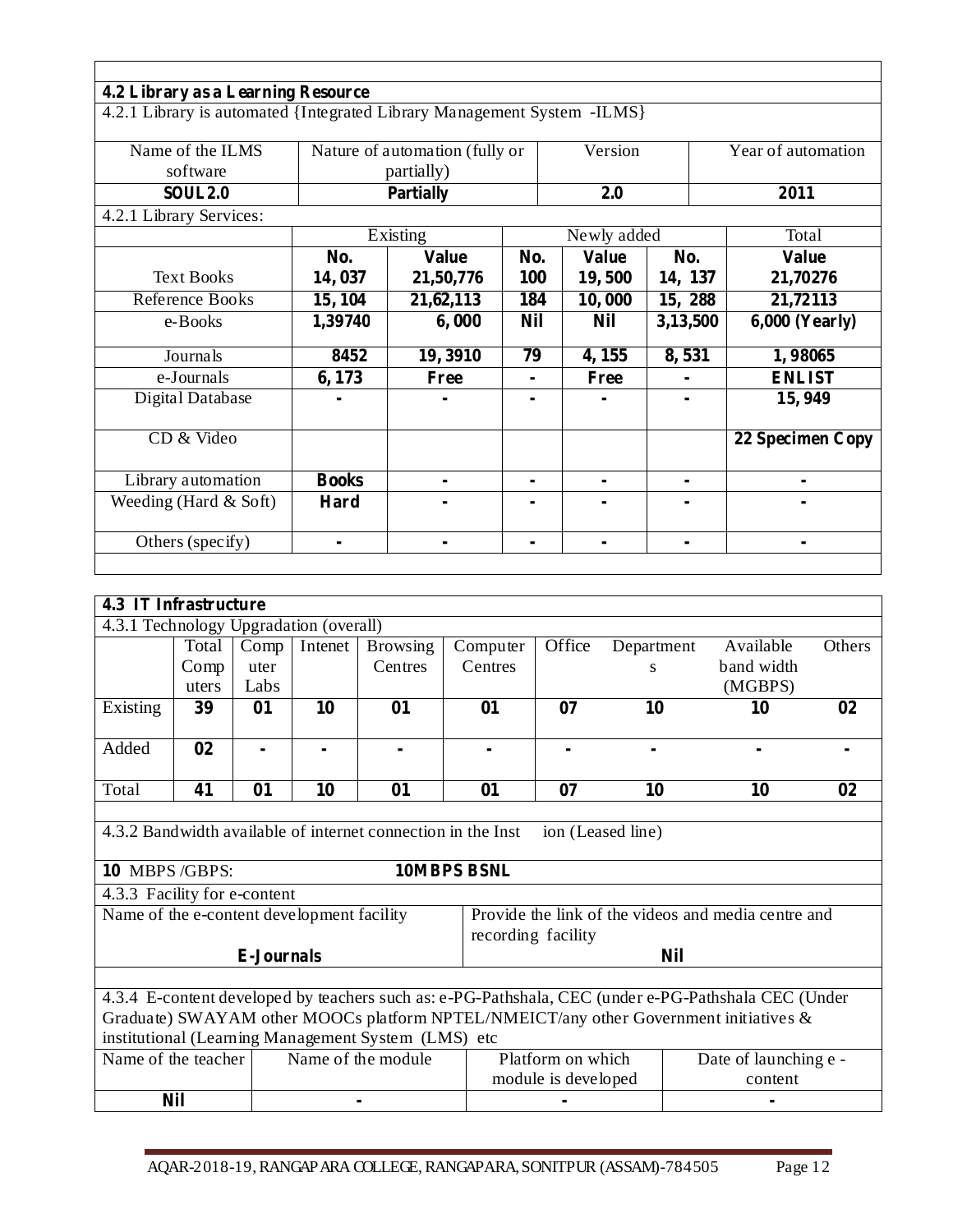## **4.4 Maintenance of Campus Infrastructure**

4.4.1 Expenditure incurred on maintenance of physical facilities and academic support facilities, excluding salary component, during the year

| Assigned budget on<br>academic facilities | Expenditure incurred<br>on maintenance of | Assigned budget on<br>physical facilities | Expenditure incurred on maintenance<br>of physical facilities |
|-------------------------------------------|-------------------------------------------|-------------------------------------------|---------------------------------------------------------------|
|                                           | academic facilities                       |                                           |                                                               |
| 60,00,000.00                              | 55,93,008.00                              | 27,00,000.00                              | 25,69,751.96                                                  |

4.4.2 Procedure s and policies for maintaining and utilizing physical, academic and support facilities laboratory, library, sports complex, computers, classrooms etc. *(maximum 500 words)* (information to be available in institutional Website, provide link)

Day to day library business is monitored by the librar an. The Library Committee is the apex body in this regard. The infrastructure required for the library are purchased, installed  $\&$  made available for its users after due approval of the Library Commit ee headed by the Principal. The indoor sports complex of the college is ma intained by the off cer-in-charge of outdoor games & the support staff. The officer-in-charge of the outdoor games maintains a log register of the various instruments of the sports complex & the entire stock i monitored by him from time to time. Any shortfall of the instruments/equipments is intimated to the management  $\&$  the same are supplied. The college computers and the generator are maintained hrough AMC while the maintenance of the computer lab is the responsibility of the instruc tor. The items required to run the computer lab are supplied by the administration, the anticipated amount of which has been allocated through budgetary provision. Similarly, the classrooms, campus cleaning  $\&$  sanitation ground  $\&$  running water facility etc; are maintained by the management by appointing Grade-IV support staff.

# **CRITERION V - STUDENT SUPPORT AND PROGRESSION**

#### **5.1 Student Support**

5.1.1 Scholarships and Financial Support

| $\frac{1}{2}$                        |                     |           |                  |
|--------------------------------------|---------------------|-----------|------------------|
|                                      | Name /Title of the  | Number of | Amount in Rupees |
|                                      | scheme              | students  |                  |
| Financial support                    | Free ship to Hostel | 01        | 7000.00          |
| from institution                     | <b>Boarder</b>      |           |                  |
| Financial support from other sources |                     |           |                  |
| a) National                          | ۰                   | Nil       | Nil              |
| b) International                     | ۰.                  | Nil       | Nil              |
|                                      |                     |           |                  |

5.1.2 Number of capability enhancement and development schemes such as Soft skill development, Remedial coaching, Language lab, Bridge courses, Yoga, Meditation, Personal Counselling and Mentoring etc.,

| Name of the capability<br>enhancement scheme                    | Date of<br>implementation | Number of<br>students enrolled | Agencies involved                                                                                            |
|-----------------------------------------------------------------|---------------------------|--------------------------------|--------------------------------------------------------------------------------------------------------------|
| 1. Remedial Coaching for UG<br><b>Students-"Key to Success"</b> | 24-09-2018                | <b>110</b>                     | Ramanujan Academy, Nagaon                                                                                    |
| 2. Yoga Training Programme                                      | 12-11-2018                | <b>150</b>                     | <b>Blazing Sword Division, Indian</b><br>Army, Phulbari, Vivekananda<br>Kendra, Guwahati & ACTA,<br>Guwahati |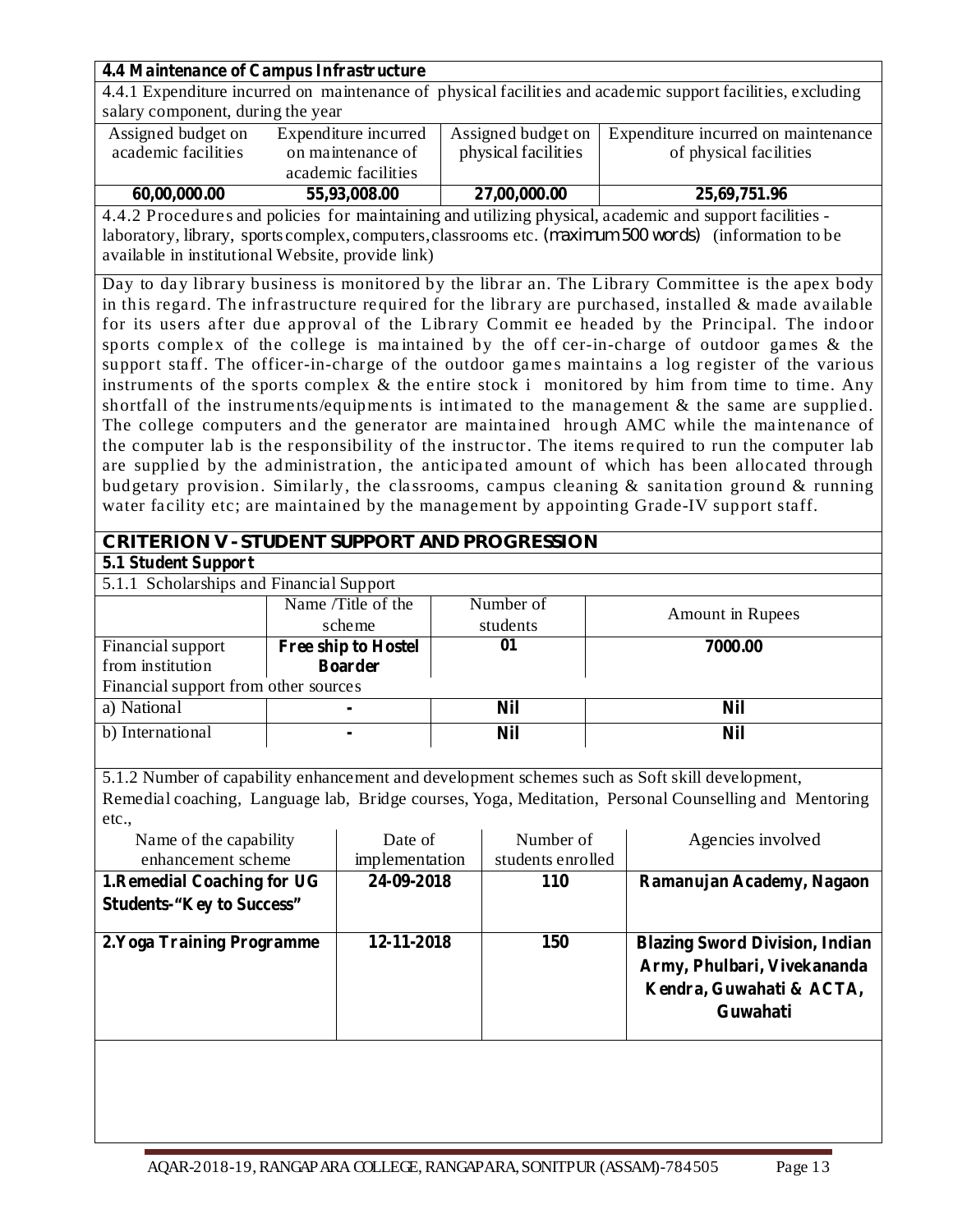| 5.1.3 Students benefited by guidance for competitive e<br>institution during the year |                       |           |                    |             |                          |            |                                                                                                              |            |                          |                                      |            | nations and career counselling offered by the |
|---------------------------------------------------------------------------------------|-----------------------|-----------|--------------------|-------------|--------------------------|------------|--------------------------------------------------------------------------------------------------------------|------------|--------------------------|--------------------------------------|------------|-----------------------------------------------|
| Year                                                                                  | Name of               |           |                    | Number of   |                          |            | Number of                                                                                                    |            |                          | Number of                            |            | Number of                                     |
|                                                                                       | the scheme            |           | benefited students |             |                          |            | benefited students                                                                                           |            | students who have        |                                      | students   |                                               |
|                                                                                       |                       |           | by Guidance for    |             |                          |            | by Career                                                                                                    |            | passed in the            |                                      | placed     |                                               |
|                                                                                       |                       |           |                    | Competitive |                          |            | Counselling                                                                                                  |            |                          | competitive exam                     |            |                                               |
|                                                                                       |                       |           |                    | examination |                          |            | activities                                                                                                   |            |                          |                                      |            |                                               |
|                                                                                       |                       |           |                    |             |                          |            |                                                                                                              |            |                          |                                      |            |                                               |
| <b>Nil</b>                                                                            |                       |           |                    |             |                          |            |                                                                                                              |            |                          |                                      |            |                                               |
|                                                                                       |                       |           |                    |             |                          |            | 5.1.4 Institutional mechanism for transparency, timely redressal of student grievances, Prevention of sexual |            |                          |                                      |            |                                               |
| harassment and ragging cases during the year                                          |                       |           |                    |             |                          |            |                                                                                                              |            |                          |                                      |            |                                               |
| Total grievances received                                                             |                       |           |                    |             |                          |            | No. of grievances redressed                                                                                  | redressal  |                          | Average number of days for grievance |            |                                               |
|                                                                                       | <b>Nil</b>            |           |                    |             |                          | <b>Nil</b> |                                                                                                              |            |                          |                                      | <b>Nil</b> |                                               |
| <b>5.2 Student Progression</b>                                                        |                       |           |                    |             |                          |            |                                                                                                              |            |                          |                                      |            |                                               |
| 5.2.1 Details of campus placement during the year                                     |                       |           |                    |             |                          |            |                                                                                                              |            |                          |                                      |            |                                               |
|                                                                                       |                       | On campus |                    |             |                          |            |                                                                                                              |            |                          | <b>Off Campus</b>                    |            |                                               |
| Name of                                                                               |                       |           | Number of          | Number      |                          |            | Name of                                                                                                      |            |                          | <b>Number of Students</b>            |            | Number of Students                            |
| Organizations                                                                         |                       |           | Students           | of          |                          |            | Organizations                                                                                                |            |                          | Participated                         |            | Placed                                        |
| Visited                                                                               |                       |           | Participated       | Students    |                          | Visited    |                                                                                                              |            |                          |                                      |            |                                               |
|                                                                                       |                       |           |                    | Placed      |                          |            |                                                                                                              |            |                          |                                      |            |                                               |
| <b>Nil</b>                                                                            |                       |           | <b>Nil</b>         | <b>Nil</b>  |                          |            | <b>Nil</b>                                                                                                   | <b>Nil</b> |                          |                                      |            | <b>Nil</b>                                    |
|                                                                                       |                       |           |                    |             |                          |            |                                                                                                              |            |                          |                                      |            |                                               |
|                                                                                       |                       |           |                    |             |                          |            | 5.2.2 Student progression to higher education in perce tage during the year: 2018-19                         |            |                          |                                      |            |                                               |
|                                                                                       | Number of students    |           |                    |             | Programme                |            | Department                                                                                                   |            |                          | $\overline{\text{Name}}$ of          |            | Name of                                       |
| Year                                                                                  | enrolling into higher |           |                    |             | graduated from           |            | graduated from                                                                                               |            |                          | institution joined                   |            | Programme                                     |
|                                                                                       |                       | education |                    |             |                          |            |                                                                                                              |            |                          |                                      |            | admitted to                                   |
|                                                                                       |                       |           |                    |             |                          |            |                                                                                                              |            | Gauhati                  |                                      |            |                                               |
|                                                                                       |                       |           |                    |             |                          |            | Assamese, Bengali,                                                                                           |            |                          | University,                          |            |                                               |
| 2018                                                                                  |                       | 19        |                    |             | <b>BA(Major)</b>         |            | Bodo, English,                                                                                               |            |                          | <b>Bodoland</b>                      |            | <b>PG</b>                                     |
|                                                                                       |                       |           |                    |             |                          |            | <b>Political Science</b>                                                                                     |            | University &             |                                      |            |                                               |
|                                                                                       |                       |           |                    |             |                          |            | <b>Commerce</b>                                                                                              |            | <b>Dibrugarh</b>         |                                      |            |                                               |
|                                                                                       |                       |           |                    |             |                          |            |                                                                                                              |            |                          | University                           |            |                                               |
|                                                                                       |                       |           |                    |             |                          |            | 5.2.3Students qualifying in state/national/international level examinations during the year (eg:             |            |                          |                                      |            |                                               |
|                                                                                       |                       |           |                    |             |                          |            | NET/SET/SLET/GATE/GMAT/CAT/GRE/TOFEL/Civil Services/State Government Services)                               |            |                          |                                      |            |                                               |
|                                                                                       |                       | Items     |                    |             |                          |            | No. of Students selected/                                                                                    |            |                          |                                      |            | Registration number/roll                      |
|                                                                                       |                       |           |                    |             |                          |            | qualifying                                                                                                   |            |                          |                                      |            | number for the exam                           |
| <b>NET</b>                                                                            |                       |           |                    |             |                          |            | <b>Nil</b>                                                                                                   |            |                          |                                      | <b>Nil</b> |                                               |
| <b>SET</b>                                                                            |                       |           |                    |             |                          |            | <b>Nil</b>                                                                                                   |            |                          |                                      | <b>Nil</b> |                                               |
| <b>SLET</b>                                                                           |                       |           |                    |             | <b>Nil</b>               |            |                                                                                                              |            | <b>Nil</b><br><b>Nil</b> |                                      |            |                                               |
| <b>GATE</b><br><b>GMAT</b>                                                            |                       |           |                    |             | <b>Nil</b><br><b>Nil</b> |            |                                                                                                              |            | <b>Nil</b>               |                                      |            |                                               |
| <b>CAT</b>                                                                            |                       |           |                    |             |                          |            | <b>Nil</b>                                                                                                   |            |                          |                                      | <b>Nil</b> |                                               |
| <b>GRE</b>                                                                            |                       |           |                    |             |                          |            | <b>Nil</b>                                                                                                   |            |                          |                                      | <b>Nil</b> |                                               |
| <b>TOFEL</b>                                                                          |                       |           |                    |             |                          |            | <b>Nil</b>                                                                                                   |            |                          |                                      | <b>Nil</b> |                                               |
| <b>Civil Services</b>                                                                 |                       |           |                    |             |                          |            | <b>Nil</b>                                                                                                   |            |                          |                                      | <b>Nil</b> |                                               |
| <b>State Government Services</b>                                                      |                       |           |                    |             |                          |            | <b>Nil</b>                                                                                                   |            |                          |                                      | <b>Nil</b> |                                               |
| Any Other                                                                             |                       |           |                    |             | <b>Nil</b>               |            |                                                                                                              |            | <b>Nil</b>               |                                      |            |                                               |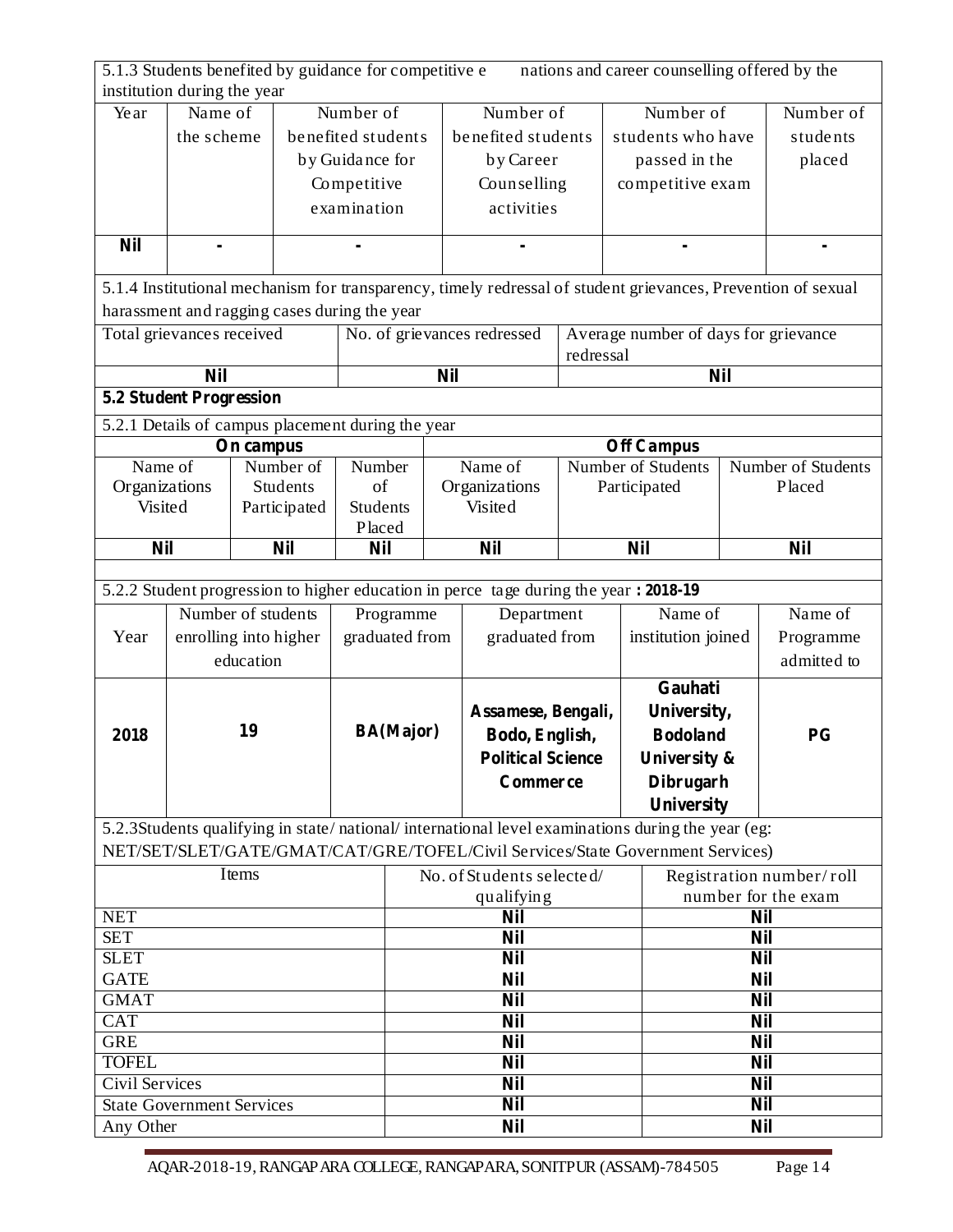| 5.2.4 Sports and cultural activities / competitions organised at the institution level during the year |                            |              |  |  |  |  |
|--------------------------------------------------------------------------------------------------------|----------------------------|--------------|--|--|--|--|
| Activity                                                                                               | Level                      | Participants |  |  |  |  |
| <b>Cultural Competition</b> (10 Event)                                                                 |                            | 130          |  |  |  |  |
| <b>Major Games (12 Event)</b>                                                                          |                            | 85           |  |  |  |  |
| <b>Minor Games (10 Event)</b>                                                                          | <b>Institutional Level</b> | 78           |  |  |  |  |
| Debating (03 Event)                                                                                    |                            | 55           |  |  |  |  |
| Magazine & Fine Arts (08 Event)                                                                        |                            | 96           |  |  |  |  |

# **5.3 Student Participation and Activities**

5.3.1 Number of awards/ medals for outstanding perform nce in sports/ cultural activities at national/international level (award for a team event s uld be counted as one)

|      | national mtvi national iv rol (a marti io rothi e romano<br>$\frac{1}{2}$ and $\frac{1}{2}$ counted as one i |               |               |          |            |             |  |
|------|--------------------------------------------------------------------------------------------------------------|---------------|---------------|----------|------------|-------------|--|
| Year | Name of the award/                                                                                           | National/     | <b>Sports</b> | Cultural | Student ID | Name of the |  |
|      | medal                                                                                                        | International |               |          | number     | student     |  |
| Nil  |                                                                                                              |               |               |          |            |             |  |
|      |                                                                                                              |               |               |          |            |             |  |

5.3.2 Activity of Student Council & representation of students on academic & administrative bodies/committees of the institution (maximum 500 words)

Rangapara College Students' Union is a very active union which works for the mutual benefit of the students in particular & for the overall betterment of the coll ge in general. The students' union has a set agenda of different activities to be performed & programmes to be organised within the college campus & outside the college campus. The activities pursued by the Rangapar College Students' Union during the academic year 2018-19 are summarised below:

- Organisation of Fresher's Welcoming Programme. Ø
- Celebration of Teacher's Day. Ø
- Celebration of Sankardev Tithi & Madhabdev Tithi. Ø
- Ø Celebration of Birth & Death Anniversary of Bharat Rat r. Bhupen Hazarika.
- Celebration of Birth Anniversary of Jyoti Prasad Agarwala(Silpi Divas) & Bishnu Rava (Rava Divas). Ø
- Organising Annual College Week. Ø
- Celebration of Birth Anniversary of Netaji Subhash Chandra Bose. Ø
- The students' union also extends their helping hands to the District Administration. In 2018-19, the Ø students union of the college extended their full support & co-operation to the District Administration during the General Parliamentary Election.
- $\varnothing$  Providing financial assistance & moral support to the dents in collaboration with Teachers & Staff during crisis.

A few members from the students' union are inducted into the different academic & administrative committees of the college. The President & the General Secretary of the students' union are the Ex-officio members of the IQAC Committee, The President & the General Secretary are inducted in the Grievance Redressal Committee while in the Internal Complain Committee; a girl representative from the students' union has been inducted along with the President & the General Secretary.

#### **5.3 Alumni Engagement**

5.3.1 Whether the institution has registered Alumni Association? Yes/No, if yes give details (maximum 500 words):

#### **Alumni have not yet been registered. The process is on.**

5.3.2 No. of registered enrolled Alumni: **NA**

#### 5.3.3 Alumni contribution during the year (in Rupees): **Nil**

5.3.4 Meetings/activities organized by Alumni Association **: NA**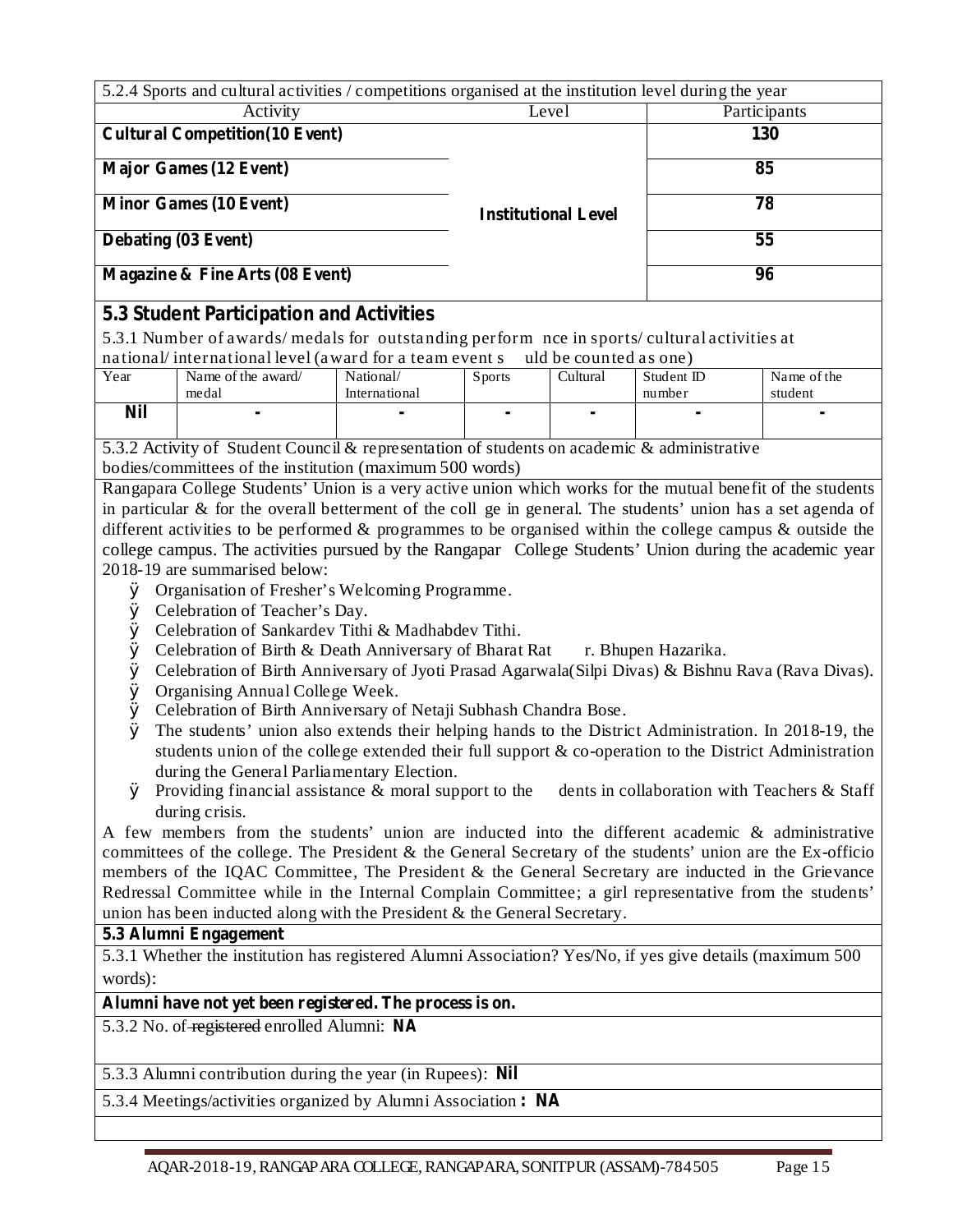# **6.1 Institutional Vision and Leadership**

6.1.1 Mention two practices of decentralization and participative management during the last year (maximum 500 words)

1. All the Head of the Departments are inducted to the Ac ommittee of the college. The co-ordinator of the University Management System is the Ex-Officio member of the academic committee. The committee discusses various matters relating to academic interes of the college which forms the academic policies to be followed & implemented. The policies so designed are s ared with the teachers and correction/ modification, if any are accepted on the basis of merit.

2. The college constitutes different committees for academic co-ordination. It comprises members from the Management, Teachers, Office Staff, Library Staff & Students. The purpose of this kind of decentralization is to ensure the practice of participative management in its fulles sense.

6.1.2 Does the institution have a Management Information System (MIS)?

Yes/No/Partial:

**Yes, Partially.**

# **6.2 Strategy Development and Deployment**

each): 6.2.1 Quality improvement strategies adopted by the institution for each of the following (with in 100 words

- Curriculum Development: The College follows the curriculum developed by its affiliating university and hence, it does not enjoy the power to design and modify the existing syllabus of the UG programmes of Arts and Commerce stream. The syllabus of Diploma in Computer Application has been designed in consultation with various experts of the relevant field. v
- Teaching and Learning: The College follows traditional as well as ICT based methods in teaching and learning. Field Study, Industrial Visit, Seminar P entation by the students on prescribed topics and Group Discussion are the tools adopted to enhance ality in teaching and learning. The college has made available E-Books and E-Journals for the students to improve learning skills of the students. v
- Examination and Evaluation: The College follows the examination and evaluation system of the affiliating university. The external examinations and the Sessional examinations are conducted as per the directions of the affiliating university and the students are evaluated accordingly. Besides, the college also conducts Terminal examinations and Class ests to evaluate student's performance. The answer scripts of such examinations are returned to the students with corrective notes, if any and the marks obtained in such examinations are displayed in the departmental notice board. v
- Research and Development: No research proposal funded by the UGC has been undertaken by the faculties during 2018-19. The faculties of the college have not approached to the other funding agencies with research proposal.  $\sqrt{}$
- Library, ICT and Physical Infrastructure / Instrumentation: Day to day library business is monitored by the librarian. The Library Committee is the apex body in this regard. The infrastructure required for the library are purchased, installed  $\&$  made available for its users after due approval of the Library Committee head d by the Principal. The indoor sports complex of the college is maintained by the officer-in-charge of outdoor games  $\&$ the support staff. The officer-in-charge of the outdoor games maintains a log register of the various instruments of the sports complex & the entire stock is monitored by him from time to time. Any shortfall of the instruments/equipments is intimated to the management & the same are supplied. The college computers and the generator are maintained through AMC while the maintenance of the computer lab is the respo sibility of the instructor. The items required to run the computer lab are supplied by the administration, the anticipated amount of which has been allocated through budgetary provisio. Similarly, the classrooms,  $\sqrt{ }$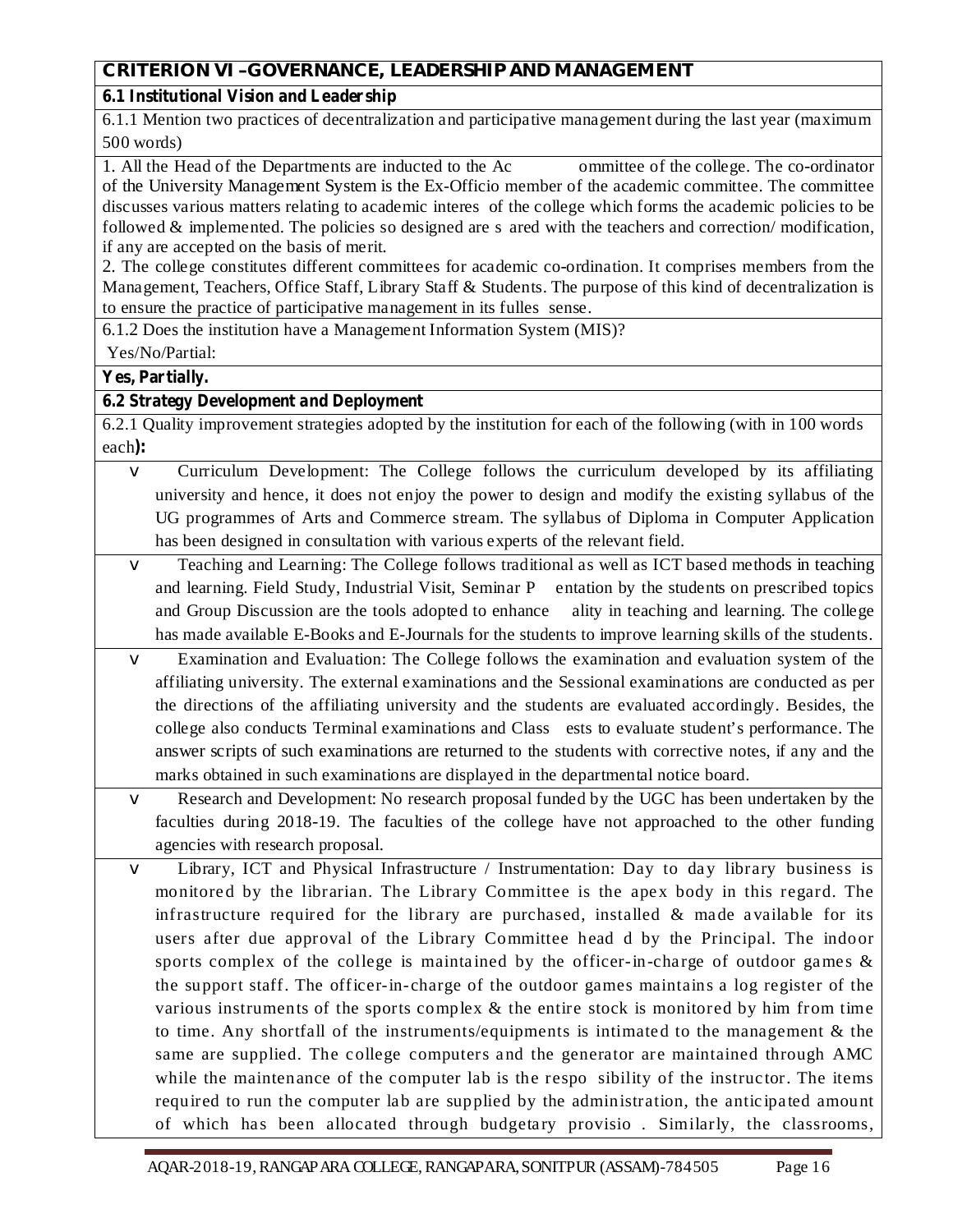campus cleaning & sanitation ground & running water fac ility etc; are maintained by the management by appointing Grade-IV support staff.

- Human Resource Management: The Management takes every possible measure for HRM. The faculty members are motivated to participate in the Re er Courses/ Orientation Programmes organised by different university. Seminars and Workshops on relevant topics including Sexual Harassment at Workplace are organised and the faculty members are allowed to participate in the Faculty Development Programmers organised by other universities and colleges. The College also organises different motivational programmes, Career oriented program s, Anti-Ragging Campaign etc; are organised for building up of sound Human Reso e. v
- Industry Interaction / Collaboration: The process of maintaining Industry Interaction/ Collaboration is on. The Management is leaving no stone unturned to sign MoU with industry and organisations. The recent IQAC meeting has discussed a out the maintaining linkage with the ICT Academy and resolved to complete the procedure of beco ng a member of the ICT Academy for maintaining a sound interaction/ collaboration linkage. Similarly, the college is making efforts to sign MoU with different colleges and universities for the academic benefit.  $\sqrt{}$
- Admission of Students: The College maintains online and offline merit based admission process. The entire admission process is based on the reservati n policy of the State Government. The students can download the admission form from the college website or they can collect it from the college office. All the fees for the admission collected through Bank Challan and Debit Cards and no amount of cash is accepted from the students for getting admitted into a particular programme.  $\vee$

6.2.2 : Implementation of e-governance in areas of operations:

- Planning and Development: The institution is planning to introduce and implement online recording of student's attendance. It has a plan to introduce SMS system for sharing information to the teachers and the students. v
- Administration: The College maintains a good practice of inviting Tender and Quotations through college website. The college updates the PFMS data regularly by uploading relevant data desired by the Government department. All the Utilization Certificates are submitted timely to the online to the Government departments. v
- Finance and Accounts: The account branch is fully computerised. The CA appointed by the Governing Body audited the Accounts of the college at egular intervals. All the Accounts of the institution are verified and audited by the GB appointed auditors & the Internal Auditor, Department of Accounts and Treasury, Government of Assam. The fees are collected through Bank Challan & Debit Cards and records for the same are maintained through Bank Statement while the PFMS payments & GST payments records of the vendors are maintained as per the Govt. norms. v
- Student Admission and Support: The Admission Committee invites application as per the norms of the affiliating university and the State Government no ms of reservation. The admission is done online and offline basis. Under the system, the students are r ed to download the application form directly from the college website or they can collect e same from the college office by paying the necessary fee for the same. The submitted forms are verified by the Admission Committee & the merit list is prepared and displayed in the Notice Boa d. The students who fulfil all the norms are admitted into a particular programme after making payments for the same. v
- Examination: The examination system of the college is as per the instructions of the affiliating university. The system is out and out an offline system. Under the system, the online forms of the examination are filled by the students and the college approves their forms. Once the forms are approved, the students make final payments through Bank Challan & Debit Cards. All university fees are remitted through RTGS.  $\sqrt{}$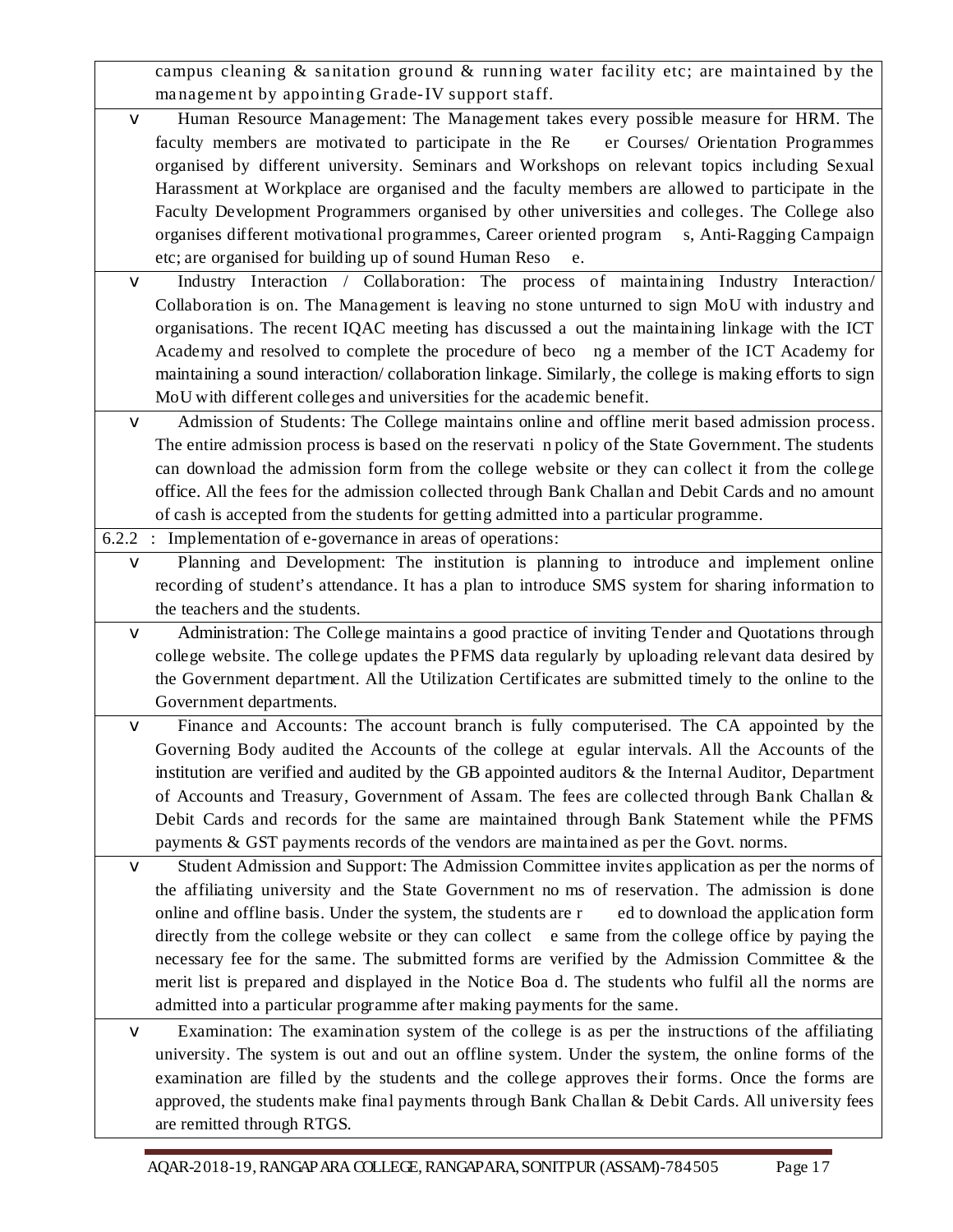|                          | fee of professional bodies during the year   |                      | 6.3.1 Teachers provided with financial support to attend conferences / workshops and towards membership                                                       |                      |                                                                          |                                 |  |                      |                                    |
|--------------------------|----------------------------------------------|----------------------|---------------------------------------------------------------------------------------------------------------------------------------------------------------|----------------------|--------------------------------------------------------------------------|---------------------------------|--|----------------------|------------------------------------|
| Year                     | Name of teacher                              |                      | Name of conference/<br>workshop attended for<br>which financial support<br>provided                                                                           |                      | Name of the professional body<br>for which membership fee is<br>provided |                                 |  | Amount of<br>support |                                    |
|                          |                                              | <b>Nil</b>           |                                                                                                                                                               |                      |                                                                          |                                 |  |                      |                                    |
|                          |                                              |                      |                                                                                                                                                               |                      |                                                                          |                                 |  |                      |                                    |
|                          |                                              |                      | 6.3.2 Number of professional development / administrative training programmes organized by the College<br>for teaching and non teaching staff during the year |                      |                                                                          |                                 |  |                      |                                    |
| Year                     | Title of the                                 |                      | Title of the administrative                                                                                                                                   |                      |                                                                          | Dates                           |  | No. of participants  | No. of                             |
|                          | professional                                 |                      | training programme                                                                                                                                            |                      |                                                                          | (from-to)                       |  | (Teaching staff)     | participants                       |
|                          | development                                  |                      | organised for non-teaching                                                                                                                                    |                      |                                                                          |                                 |  |                      | $(Non-$                            |
|                          | programme organised                          |                      | staff                                                                                                                                                         |                      |                                                                          |                                 |  |                      | teaching                           |
|                          | for teaching staff                           |                      |                                                                                                                                                               |                      |                                                                          |                                 |  |                      | staff)                             |
|                          | <b>Nil</b>                                   |                      |                                                                                                                                                               |                      |                                                                          |                                 |  |                      |                                    |
|                          |                                              |                      | 6.3.3 No. of teachers attending professional development programmes, viz., Orientation Programme,                                                             |                      |                                                                          |                                 |  |                      |                                    |
|                          |                                              |                      | Refresher Course, Short Term Course, Faculty Development Programmes during the year                                                                           |                      |                                                                          |                                 |  |                      |                                    |
|                          | Title of the professional development        | programme            |                                                                                                                                                               |                      |                                                                          | Number of teachers who attended |  |                      | Date and Duration<br>$(from - to)$ |
|                          | <b>Refresher Course</b><br>01                |                      |                                                                                                                                                               | 22-11-18 to 12-12-18 |                                                                          |                                 |  |                      |                                    |
|                          |                                              |                      |                                                                                                                                                               |                      |                                                                          |                                 |  |                      |                                    |
|                          |                                              |                      | 6.3.4 Faculty and Staff recruitment (no. for permanent/fulltime recruitment):                                                                                 |                      |                                                                          |                                 |  |                      |                                    |
| Teaching<br>Non-teaching |                                              |                      |                                                                                                                                                               |                      |                                                                          |                                 |  |                      |                                    |
|                          | Permanent                                    |                      | Fulltime/temporary<br>Permanent                                                                                                                               |                      |                                                                          | Fulltime/temporary              |  |                      |                                    |
|                          | <b>Nil</b>                                   |                      | 12(Contractual)<br><b>Nil</b>                                                                                                                                 |                      |                                                                          | 05                              |  |                      |                                    |
|                          | 6.3.5 Welfare schemes for                    |                      |                                                                                                                                                               |                      |                                                                          |                                 |  |                      |                                    |
|                          | Teaching                                     |                      | Sanjukta Kalyan Punji & Rangapara College Teacher's Welfare Fund                                                                                              |                      |                                                                          |                                 |  |                      |                                    |
|                          | Non teaching                                 |                      | Puja Jyoti Fund                                                                                                                                               |                      |                                                                          |                                 |  |                      |                                    |
|                          | Students                                     |                      | Student Free Ship (01) to weaker student by English Department.                                                                                               |                      |                                                                          |                                 |  |                      |                                    |
|                          |                                              |                      | 6.4 Financial Management and Resource Mobilization                                                                                                            |                      |                                                                          |                                 |  |                      |                                    |
|                          |                                              |                      | 6.4.1 Institution conducts internal and external financial audits regularly (with in 100 words each):                                                         |                      |                                                                          |                                 |  |                      |                                    |
|                          |                                              |                      | <b>Internal &amp; external Financial Audit:</b> All the Accounts of the institution are verified and audited by the GB                                        |                      |                                                                          |                                 |  |                      |                                    |
|                          |                                              |                      | appointed internal auditors & the Govt. Auditor of Department of Accounts and Treasury, Govern                                                                |                      |                                                                          |                                 |  |                      | of                                 |
|                          |                                              |                      | Assam. The audited statement of income and expenditures along with the Audit Report is placed before the                                                      |                      |                                                                          |                                 |  |                      |                                    |
|                          |                                              |                      | G. B. for its approval. The CA Audit is done up to 2018-19 while the local/ Govt. auditor has verified the                                                    |                      |                                                                          |                                 |  |                      |                                    |
|                          |                                              |                      | college accounts up to $2016-17$ & the report is awaited.                                                                                                     |                      |                                                                          |                                 |  |                      |                                    |
|                          |                                              |                      | 6.4.2 Funds / Grants received from management, non-government bodies, individuals, philanthropies during                                                      |                      |                                                                          |                                 |  |                      |                                    |
|                          | the year(not covered in Criterion III)       |                      |                                                                                                                                                               |                      |                                                                          |                                 |  |                      |                                    |
|                          | Name of the non government funding           |                      |                                                                                                                                                               |                      |                                                                          | Funds/ Grants received in Rs.   |  |                      | Purpose                            |
|                          |                                              | agencies/individuals |                                                                                                                                                               |                      |                                                                          |                                 |  |                      |                                    |
|                          |                                              | <b>Nil</b>           |                                                                                                                                                               |                      |                                                                          | <b>Nil</b>                      |  |                      | <b>NA</b>                          |
|                          | 6.4.2 Total corpus fund generated            |                      | <b>Nil</b>                                                                                                                                                    |                      |                                                                          |                                 |  |                      |                                    |
|                          | <b>6.5 Internal Quality Assurance System</b> |                      |                                                                                                                                                               |                      |                                                                          |                                 |  |                      |                                    |
|                          |                                              |                      | 6.5.1 Whether Academic and Administrative Audit (AAA)                                                                                                         |                      |                                                                          | s been done?                    |  |                      |                                    |
|                          | Audit Type                                   |                      |                                                                                                                                                               | External             |                                                                          |                                 |  | Internal             |                                    |
|                          |                                              |                      | Yes/No                                                                                                                                                        |                      |                                                                          | Agency                          |  | Yes/No               | Authority                          |
| Academic                 |                                              |                      | N <sub>0</sub>                                                                                                                                                |                      |                                                                          |                                 |  | <b>Yes</b>           | G. B.                              |
|                          | Administrative                               |                      | N <sub>0</sub>                                                                                                                                                |                      |                                                                          |                                 |  | N <sub>0</sub>       |                                    |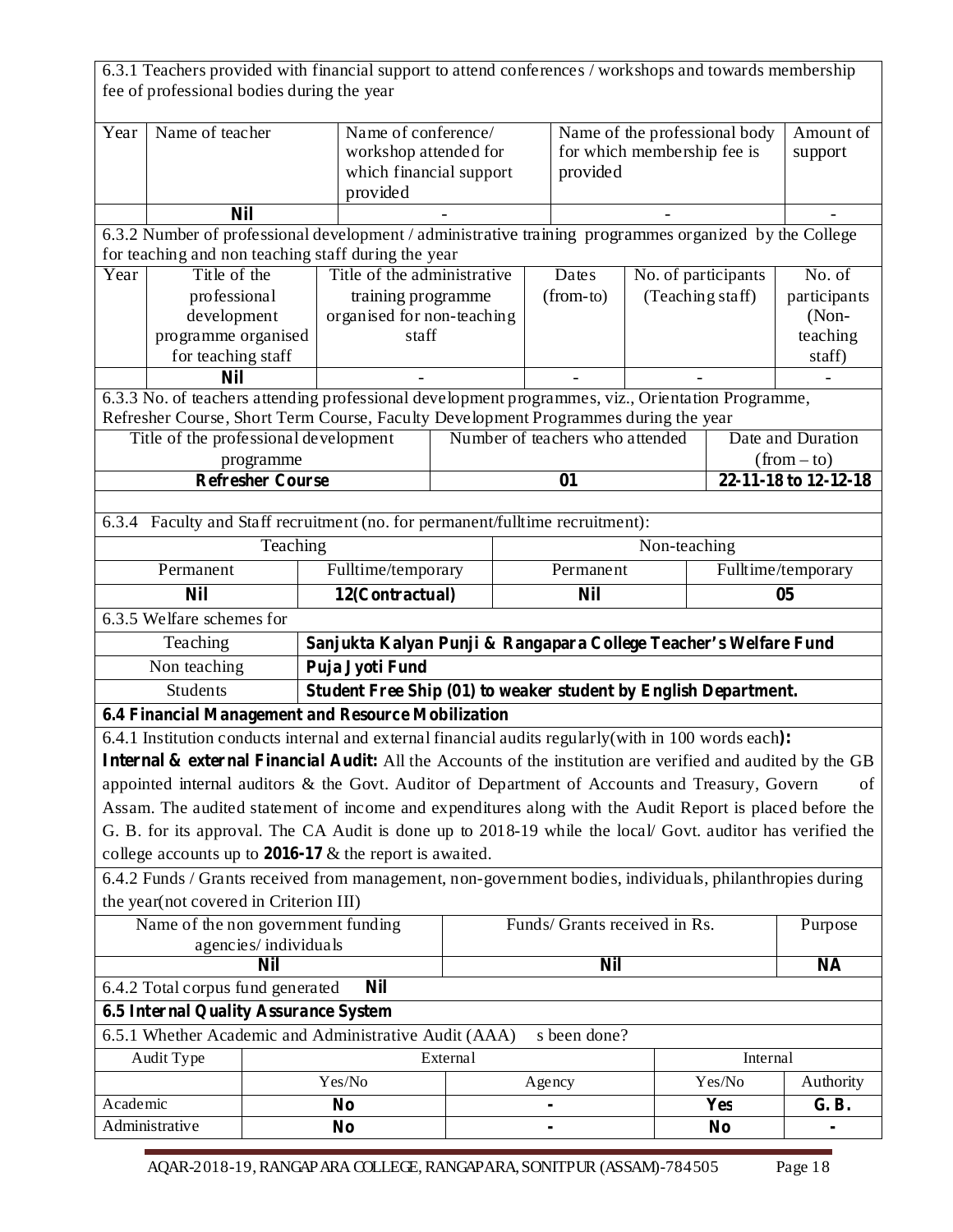6.4.2Activities and support from the Parent – Teacher Association (at least three)

a. The DHE has appointed three guardian members in the Governing Body of the co lege who take part in college management & decision making.

b. The college holds Parent-Teacher Meet at regular intervals.

c. The college invites suggestions from the guardians for the all-round development of the institution.

6.5.3Development programmes for support staff (at least thr e)

a. Puja Jyoti welfare fund is maintained for the support staff of the college.

b. The college has provided ICT training to the select office staff to handle RUSA Fund, PFMS Accounts, Office Accounts, and Online Admission etc.

c. The management has provided Staff Quarters for Host Grade-IV Employee.

6.5.4 Post Accreditation initiative(s) (mention at least three):

- Formal Feedback mechanism has been started  $&$  the results are analysed.
- College website has been improved & redesigned.
- NSS Unit has been made functional  $\&$  the permission to open NCC for Girls has been granted.
- Permission to open PG Course in Hindi has been granted by the affiliating university.
- Physical & Academic infrastructures have been improved through RUSA, Power Grid, MP LAD & State Government untied fund.
- The process of Library automation & installation of Campus Wi-Fi has been initiated.
- Computer Lab facility for the students has been initiated with 13 Nos of computers.

| 6.5.5                                                                   |                                                               |                                  |                         |              |  |  |  |  |
|-------------------------------------------------------------------------|---------------------------------------------------------------|----------------------------------|-------------------------|--------------|--|--|--|--|
| : $(Yes/No)$ :<br>a. Submission of Data for AISHE portal<br>Yes         |                                                               |                                  |                         |              |  |  |  |  |
|                                                                         | b. Participation in NIRF                                      | : $(Yes/No)$ :<br>N <sub>0</sub> |                         |              |  |  |  |  |
|                                                                         | c. ISO Certification                                          | : $(Yes/No)$ :<br>N <sub>0</sub> |                         |              |  |  |  |  |
| d. NBA or any other quality audit<br>: $(Yes / No)$ :<br>N <sub>0</sub> |                                                               |                                  |                         |              |  |  |  |  |
|                                                                         | 6.5.6 Number of Quality Initiatives undertaken during<br>year |                                  |                         |              |  |  |  |  |
| Year                                                                    | Name of quality initiative by                                 | Date of conducting               | Duration (from-----to-- | Number of    |  |  |  |  |
|                                                                         | IQAC                                                          | activity                         | $---)$                  | participants |  |  |  |  |
| 2018                                                                    | <b>Outreach Programme</b>                                     | 17-11-2018                       | $1$ day                 | 80           |  |  |  |  |
| 2019                                                                    | <b>State Level Seminar</b>                                    | 11-03-2019                       | $1$ day                 | 60           |  |  |  |  |
| 2019                                                                    | Workshop on CBCS                                              | $01-06-2019$                     | $1$ day                 | 90           |  |  |  |  |

# **CRITERIONVII – INSTITUTIONAL VALUES AND BEST PRACTICES**

### **7.1 - Institutional Values and Social Responsibilities**

7.1.1 Gender Equity (Number of gender equity promotion programmes organized by the institution during the year)

| Title of the programme | Period (from-to) | Participants |      |
|------------------------|------------------|--------------|------|
| Nil                    |                  | Female       | Male |
| Nil                    |                  |              |      |
|                        |                  |              |      |

7.1.2 Environmental Consciousness and Sustainability/Alternate Energy initiatives such as:

Percentage of power requirement of the College met by the renewable energy sources

Adequate plantation program has been undertaken to maintain the Green Belt of the college.

| Items Facilities    | Yes/No | No. of Beneficiaries |
|---------------------|--------|----------------------|
| Physical facilities | No     |                      |
| Provision for lift  | No     |                      |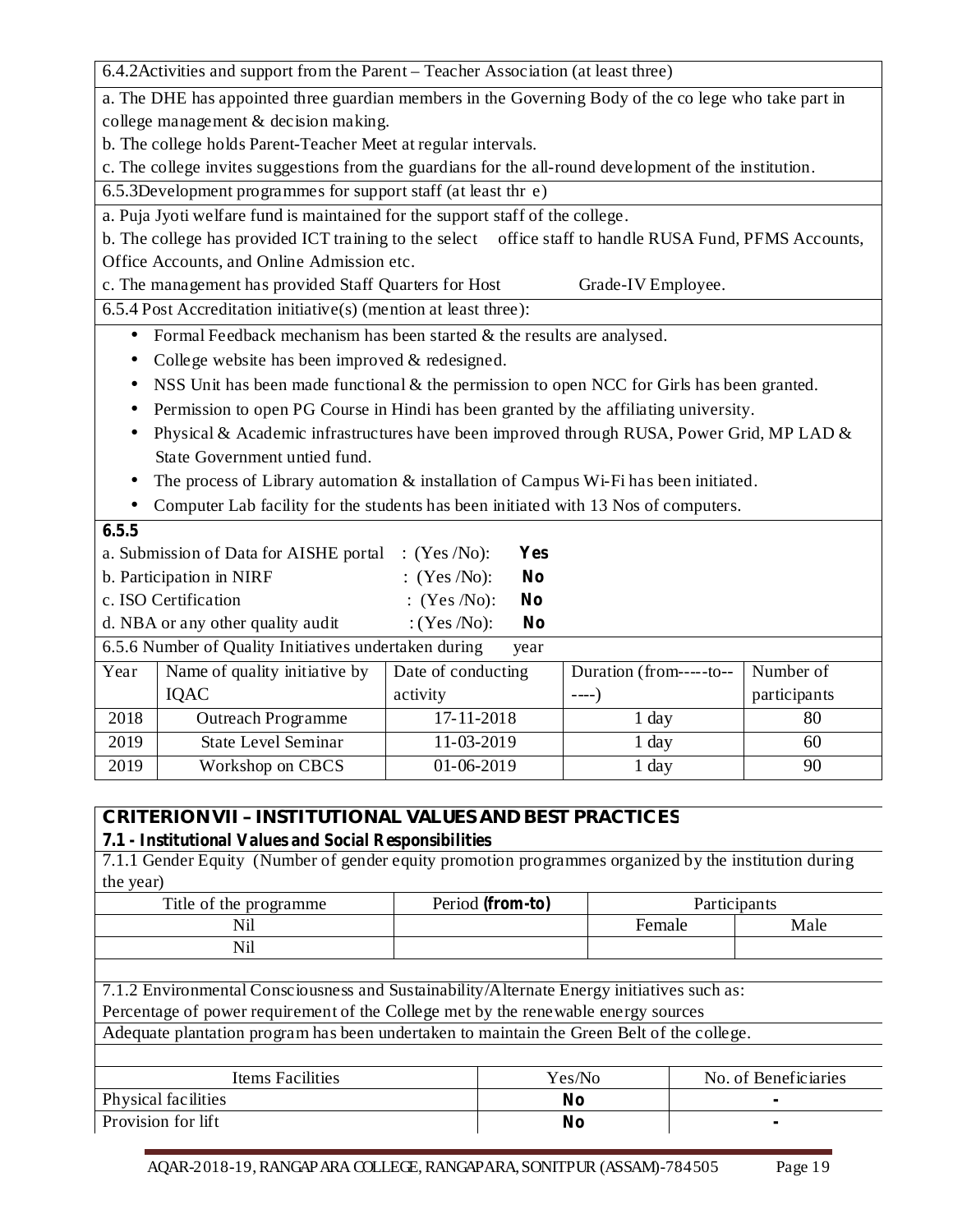| Ramp/Rails                                      | Yes, 02 Nos. |                |
|-------------------------------------------------|--------------|----------------|
| <b>Braille Software/facilities</b>              | No           |                |
| <b>Rest Rooms</b>                               | No           |                |
| Scribes for examination                         | No           |                |
| Special skill development for differently abled | No           |                |
| students                                        |              |                |
| Any other similar facility                      | No           | $\blacksquare$ |

### 7.1.4 Inclusion and Situatedness

Enlist most important initiatives taken to address locational advantages and disadvantages during the year

| Year | Number of      | Number of     | Date and       | Name of the | Issues    | Number of     |
|------|----------------|---------------|----------------|-------------|-----------|---------------|
|      | initiatives to | initiatives   | duration of    | initiative  | addressed | participating |
|      | address        | taken to      | the initiative |             |           | students and  |
|      | locational     | engage with   |                |             |           | staff         |
|      | advantages     | and           |                |             |           |               |
|      | and            | contribute to |                |             |           |               |
|      | disadvantages  | local         |                |             |           |               |
|      |                | community     |                |             |           |               |
| Nil  |                |               |                |             |           |               |

#### 7.1.5 Human Values and Professional Ethics

Code of conduct (handbooks) for various stakeholders

| Title      | Date of Publication      | Follow up (maximum 100 words each) |
|------------|--------------------------|------------------------------------|
| <b>Nil</b> | $\overline{\phantom{a}}$ | -                                  |

7.1.6 Activities conducted for promotion of universal Values and Ethics

| Activity                  | Duration (from---------to--------) | Number of participants |
|---------------------------|------------------------------------|------------------------|
| <b>Yoga Training Camp</b> | 12-11-2018 From 8 AM-5pm           |                        |
| -------<br>.              |                                    |                        |

7.1.7 Initiatives taken by the institution to make the campus eco-friendly (at least five)

a. Plantation programme to increase the Green Belt of he college.

b. Campus cleaning drive by the NSS Unit.

c. The college has prepared well for the Green Audit & necessary steps have taken to complete the audit.

d. The college takes active part in "Swach Bharat Abhijan".

e. The college management has taken steps to make the us plastic free  $\&$  eco friendly.

### **7.2 Best Practices:**

1. All the Head of the Departments are inducted to the Academic Committee of the college. The co-ordinator of the University Management System is the Ex-Officio member of the academic committee. The committee discusses various matters relating to academic interest of the college which forms the academic policies to be followed & implemented. The policies so designed are shared with the teachers and correction/modification, if any are accepted on the basis of merit.

2. The college constitutes different committees for ac co-ordination. It comprises members from the

Management, Teachers, Office Staff, and Library Staff & Students. The purpose of this kind of

decentralization is to ensure the practice of participative management in its fullest sense.

N.B. (It has not been uploaded in NAAC website)

Describe at least two institutional best practices

Upload details of two best practices successfully implemented by the

institution as per NAAC format in your institution website, provide the link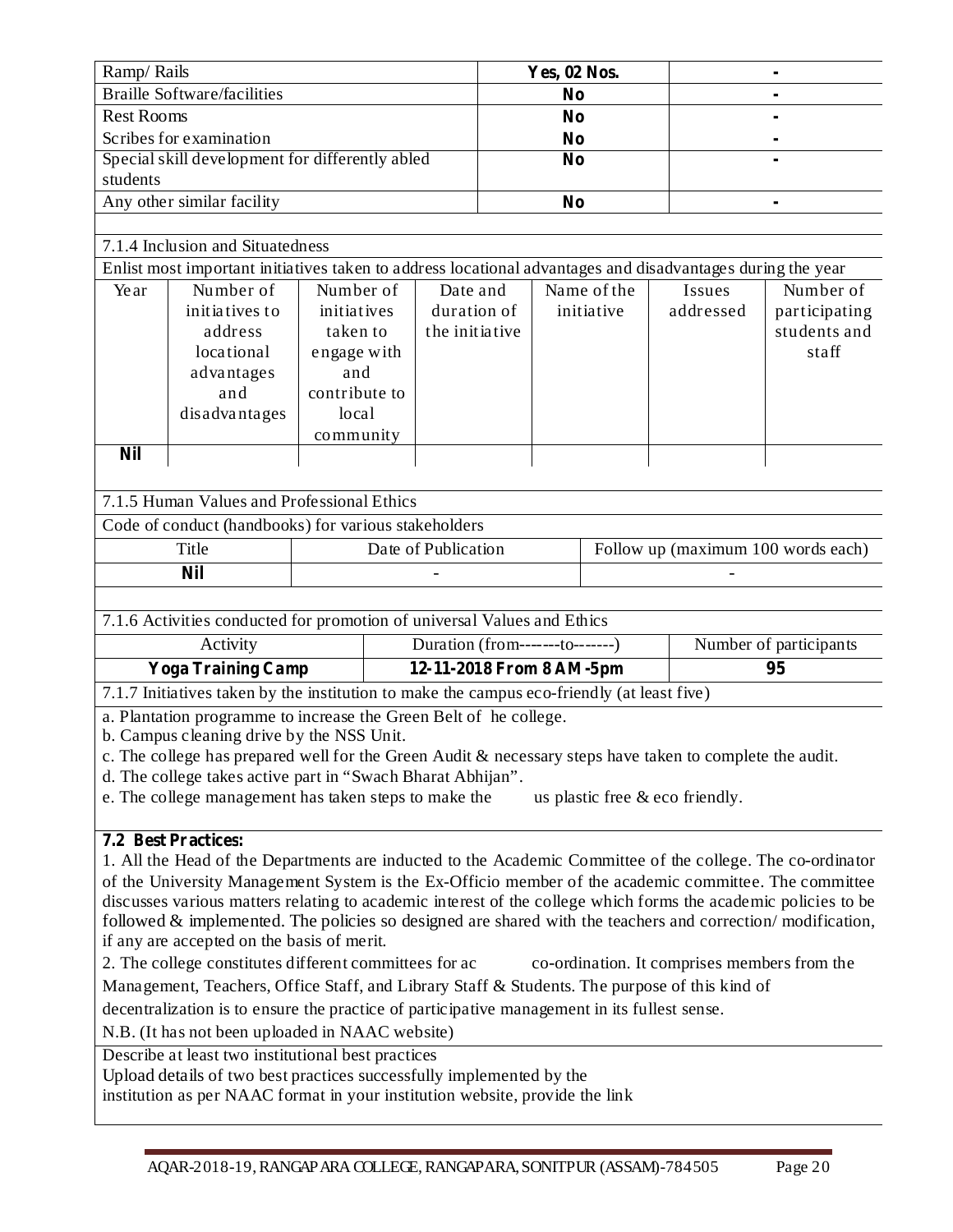### **7.3 Institutional Distinctiveness**

Provide the details of the performance of the institution in one area distinctive to its vision, priority and thrust Provide the weblink: http://rangaparacollege.com/uploads/iqac/Institutional\_Distinctiveness.PDF of the institution in not more than 500 words

The vision statements of the college reads as-"Rangapara College stands firm to reach excellence by generating fruitful social, economic, cultural & human resources through promotion of quality education and thus to mould the society for a better world". Keeping in mind the vision statement, the college is striving to provide Higher Education to the students of the entire region of Rangapara which is socio-economically backward. The college is trying to explore the cultural multiplicity of the remote area dominated by the Tea Tribes & Bodos by creating an environment of participa ion & co-operation. The college has extended great contribution to the social harmony among the ST, SC  $\&$  OBC communities especially the Tea arden  $\&$ Bodo communities. The college teaches its students the values of Ga dhian philosophy  $\&$  good citizenship which encourage them to become a responsible Indian citizen  $\&$  thus making the college a unique place of higher education. The anti-tobacco movement launched by the college NSS Unit gave the institution a distinct mark & the efforts put by our students was rewarded with "Gold Medal" by the Assam Cancer Care Foundation & Sambandh Health Foundation. The college is free from the evils of tobacco & plastic and the students maintain a healthy lifestyle. The main challenge before the college family is to make the students employed through which the economic condition of the area may be developed. Though a large numbers of passed out students are employed in different economic activities especially in the field of self employment, the college has a lot to do in this field. With the above mentioned activities, the college is trying to fulfil its vision of moulding the students to develop quality human reso rces so that it can contribute to the overall development of the state as well as the nation and thu ding the society from the front for a better world.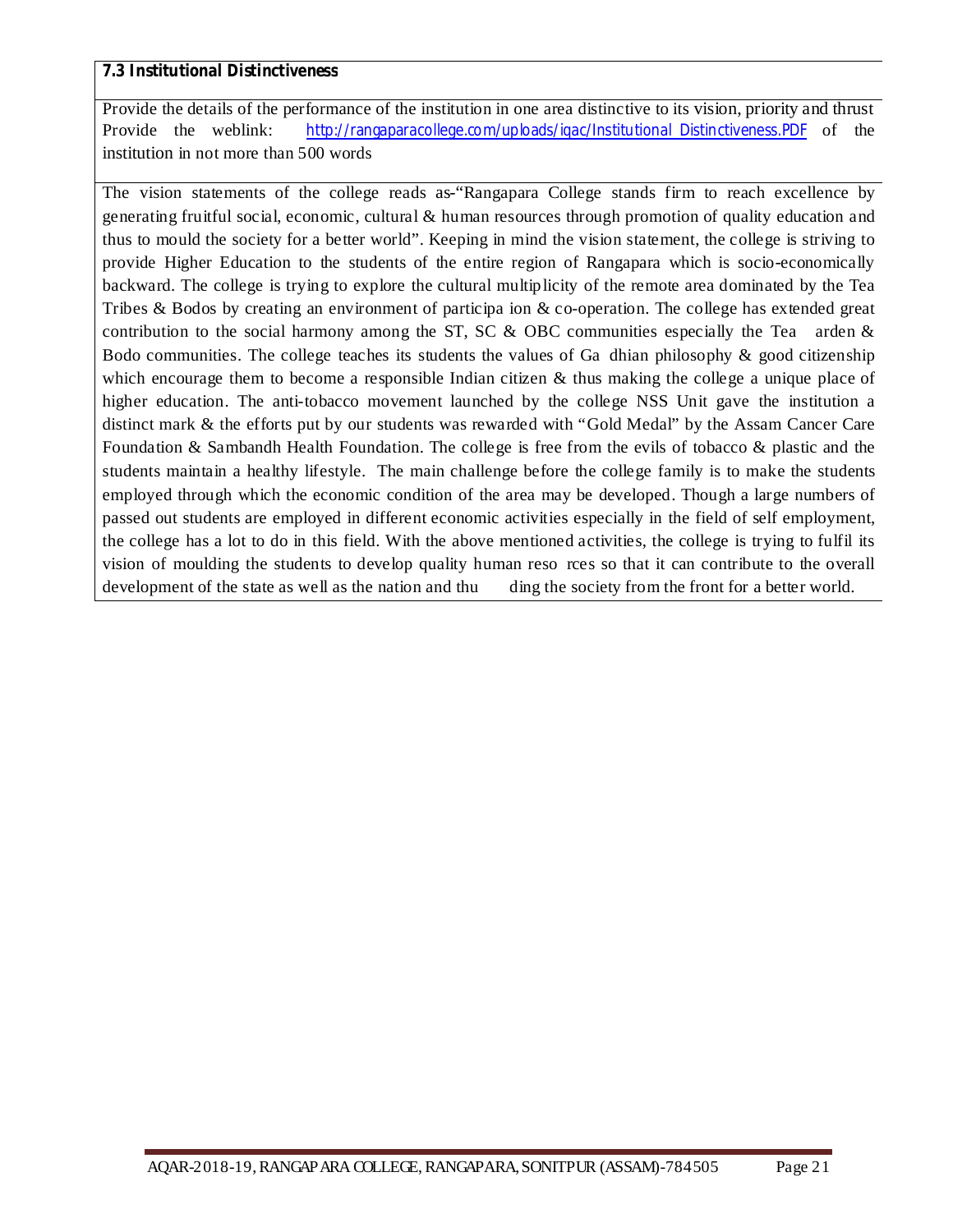The management and the IOAC is very serious in meeting the Teaching-Learning needs  $\&$  the requirements of the NAAC. In the beginning of the academic session, 2018-09, a joint meeting of the IQAC & Governing Body was held in which the NAAC Peer eam Report was discussed in detail and the future course of action to be taken to meet the sh tfalls were shortlisted. They are summarised below:

- a. The College will undertake infrastructure development rograms under which 4 number of Assam Type Classroom & a separate Bodo Department buil ing will be constructed with Power Grid Fund & MP LAD Fund respectively.
- b. The AAA  $&$  Green Audit to be completed in the next acad c session.
- c. More and more extension activities will be carried out  $\&$  the NSS unit and the college students will be encouraged to carry out such activities.
- d. PG Program in Hindi will be made available for the students in the next academic session.
- e. The process of Library Automation & extension of campus Wi-Fi facility will be completed by the end of the academic session 2019-20.
- f. Workshop on Gender Equity, IPR and Motivational Lectur s will be organised.
- g. The affiliating university will be approached to help he college in the new process of NAAC Assessment and Accreditation.
- h. Steps will be taken to sign more MoUs for better institute-industry interaction.
- i. The process of upgrading the college website will be completed in the very first half of the next academic session.
- j. The college will go for its  $3<sup>rd</sup>$  Cycle of NAAC Assessment by the end of the academic session 2019-20.



*Name: Dr. Ranendra Mohan Deka Name: Dr. Ranjan Kalita*



*Signature of the Coordinator, IQAC Signature of the Chairperson, IQAC*

*\_\_\_\_\_\_\_\*\*\*\_\_\_\_\_\_*

*\_\_\_\_\_\_\_\_\_\_\_\_\_\_\_\_\_\_\_\_\_\_\_\_\_\_\_\_\_\_\_ \_\_\_\_\_\_\_\_\_\_\_\_\_\_\_\_\_\_\_\_\_\_\_\_\_\_\_\_\_\_\_*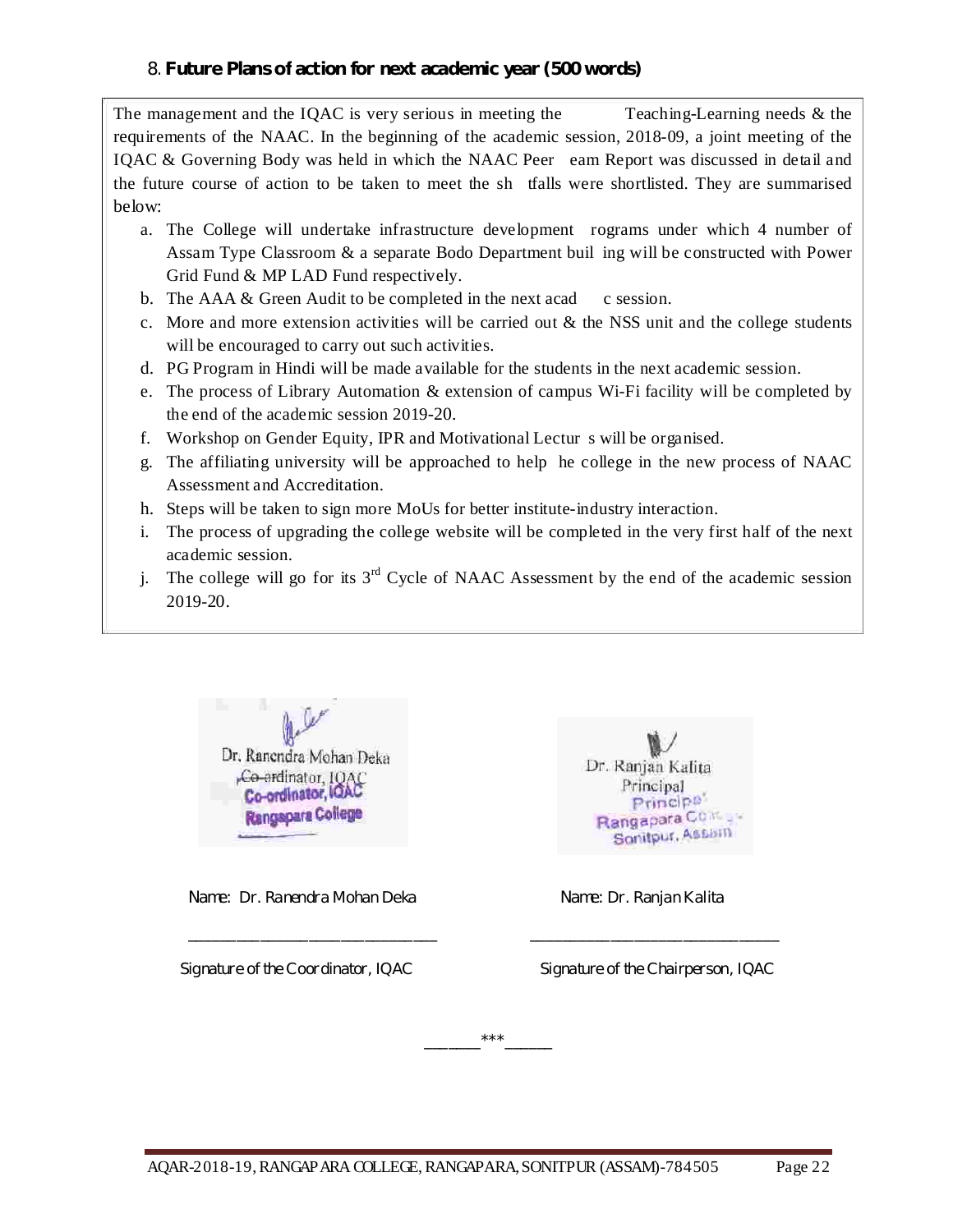## **Annexure I**

### **Abbreviations:**

| CAS         | Career Advancement Scheme                |
|-------------|------------------------------------------|
| <b>CAT</b>  | <b>Common Admission Test</b>             |
| <b>CBCS</b> | Choice Based Credit System               |
| <b>CE</b>   | Centre for Excellence                    |
| <b>COP</b>  | Career Oriented Programme                |
| <b>CPE</b>  | College with Potential for Excellence    |
| <b>DPE</b>  | Department with Potential for Excellence |
| <b>GATE</b> | Graduate Aptitude Test                   |
| <b>NET</b>  | National Eligibility Test                |
| PEI         | Physical Education Institution           |
| <b>SAP</b>  | Special Assistance Programme             |
| SF          | <b>Self Financing</b>                    |
| <b>SLET</b> | State Level Eligibility Test             |
| TEI         | Teacher Education Institution            |

\*\*\*\*\*\*\*\*\*\*\*\*\*\*\*